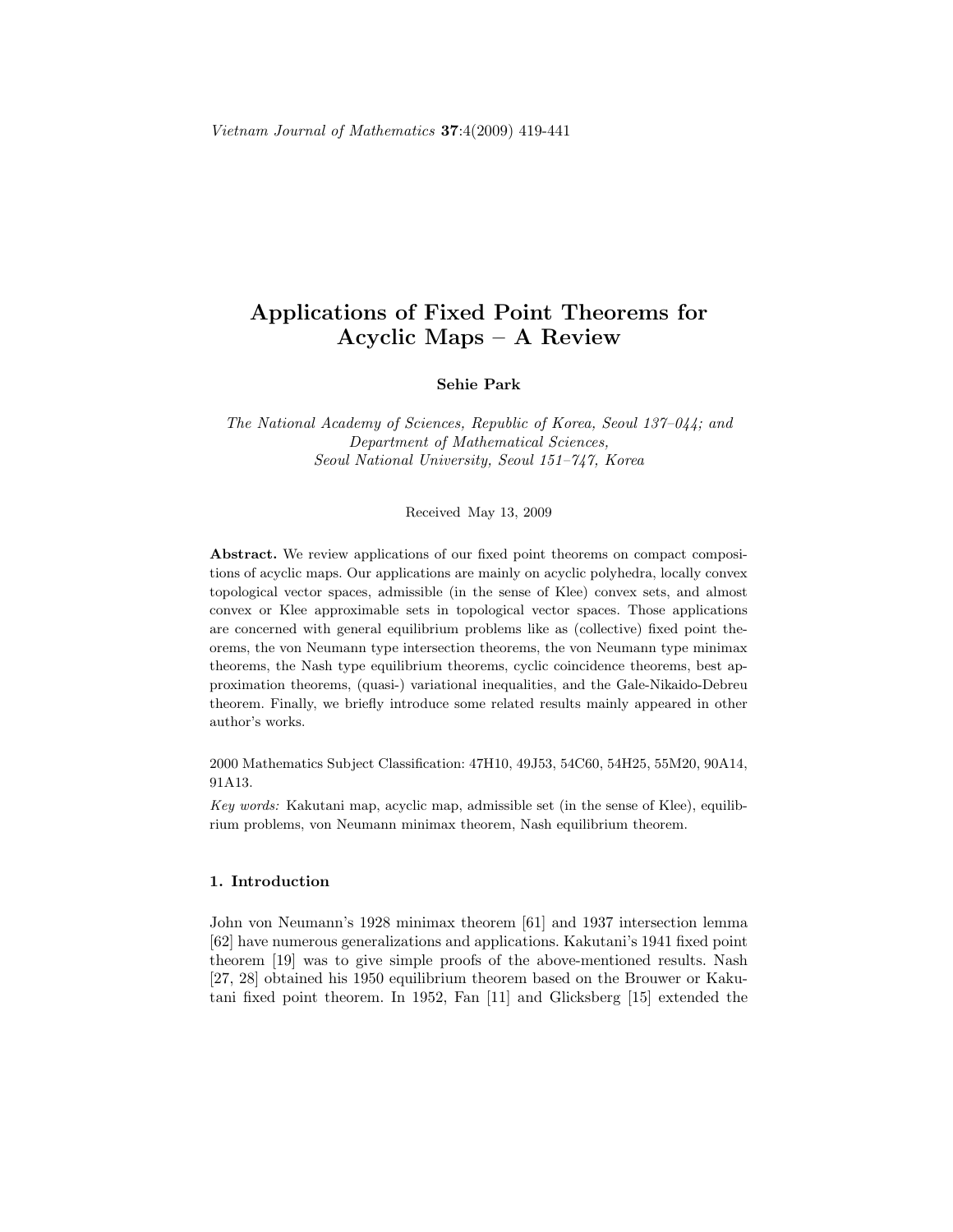Kakutani theorem to locally convex topological vector spaces. Their result was applied by them to generalize the von Neumann intersection lemma and the Nash equilibrium theorem. Further generalizations were followed by Ma [26] and others. For the literature, see [41] and references therein.

An upper semicontinuous (u.s.c.) multimap with nonempty compact convex values is called a Kakutani map. The Fan-Glicksberg theorem was extended by Himmelberg [18] in 1972 for compact Kakutani maps instead of assuming compactness of domains. The Himmelberg theorem has numerous applications and generalizations; see [48]. Especially, in 1990, Lassonde [23] extended the Himmelberg theorem to multimaps factorizable by Kakutani maps through convex sets in topological vector spaces. Moreover, Lassonde [23] applied the theorem to game theory and obtained a von Neumann type intersection theorem for finite number of sets and a Nash type equilibrium theorem.

On the other hand, in 1946, the Kakutani fixed point theorem was extended for acyclic maps by Eilenberg and Montgomery [10]. This result was applied by Park [40] to give acyclic versions of the social equilibrium existence theorem due to Debreu [8], saddle point theorems, minimax theorems, and the Nash equilibrium theorem. Moreover, Park [38, 43] obtained a fixed point theorem for compact compositions of acyclic maps defined on admissible (in the sense of Klee) convex subsets of topological vector spaces. This new theorem was applied in [43] to deduce acyclic versions of the von Neumann intersection lemma, the minimax theorem, the Nash equilibrium theorem, and others. Further, in [45], Park obtained a cyclic coincidence theorem for acyclic maps, generalized von Neumann type intersection theorems, the Nash type equilibrium theorems, and the von Neumann type minimax theorems. More generalizations of our fixed point theorems and applications followed in [46]-[50]. Consequently, many applications of the Kakutani maps to equilibrium problems are extended to acyclic maps in a number of works of the present author; see the references in the end of this paper.

In this paper, we review applications of our fixed point theorems on compact compositions of acyclic maps on acyclic polyhedra (in Sec. 3), locally convex topological vector spaces (in Sec. 4), admissible (in the sense of Klee) convex sets (in Sec. 5), and almost convex or Klee approximable sets in topological vector spaces (in Sec. 6). Those applications are mainly concerned with general equilibrium problems like as (collective) fixed point theorems, the von Neumann type intersection theorems, the von Neumann type minimax theorems, the Nash type equilibrium theorems, cyclic coincidence theorems, best approximation theorems, (quasi-) variational inequalities, and the Gale-Nikaido-Debreu theorem. Finally, in Sec. 7, we briefly introduce our new fixed point theorem and, in Sec. 8, some related results mainly appeared in other author's works.

#### 2. Preliminaries

Let  $\{X_i\}_{i\in I}$  be a family of nonempty sets, and let  $i \in I$  be fixed. Let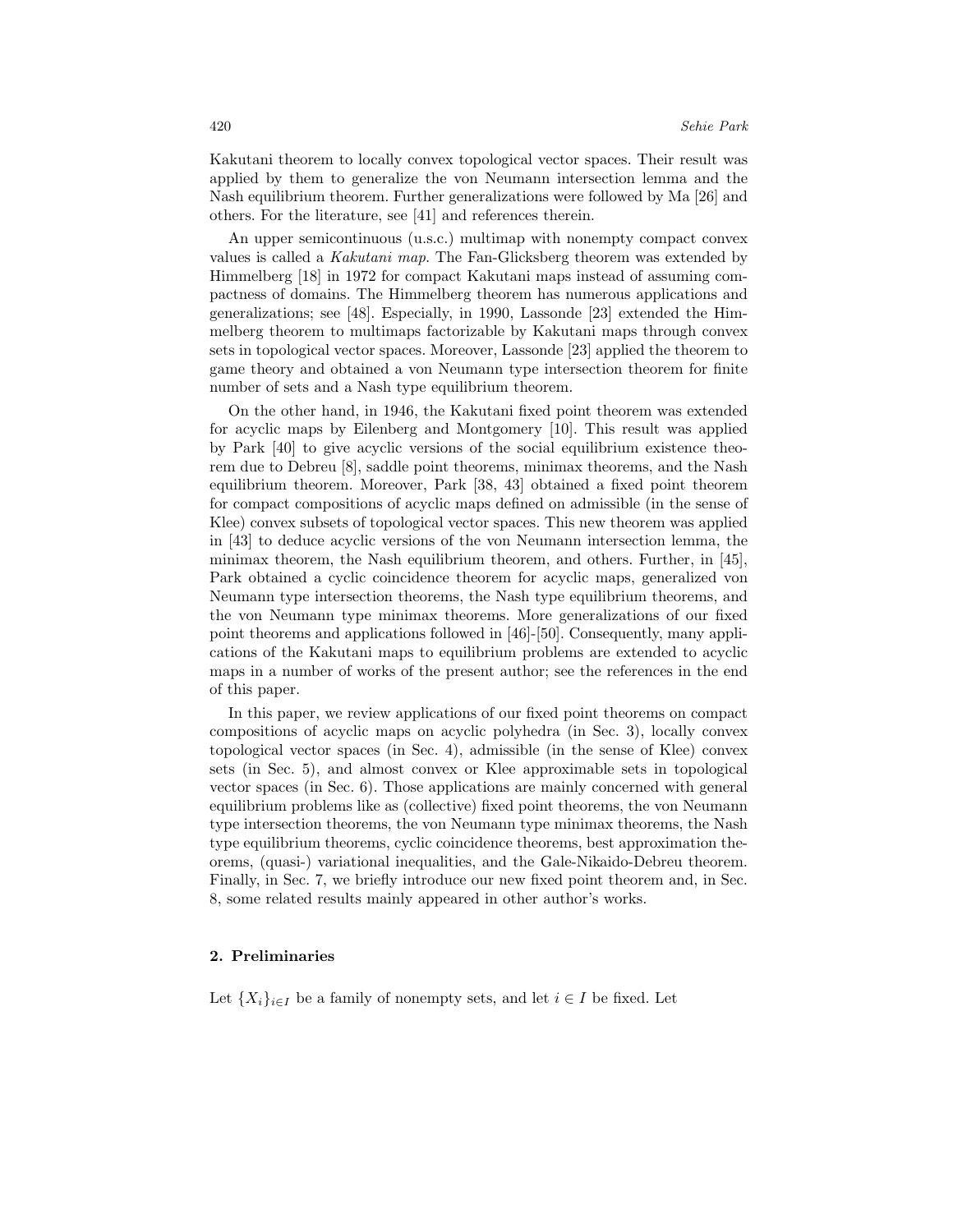Applications of Fixed Point Theorems for Acyclic Maps 421

$$
X := \prod_{j \in I} X_j \quad \text{and} \quad X^i := \prod_{j \in I \setminus \{i\}} X_j.
$$

If  $x^i \in X^i$  and  $j \in I \setminus \{i\}$ , let  $x_j^i$  denote the j-th coordinate of  $x^i$ . If  $x^i \in X^i$ and  $x_i \in X_i$ , let  $[x^i, x_i] \in X$  be defined as follows: its *i*-th coordinate is  $x_i$  and, for  $j \neq i$ , the j-th coordinate is  $x_j^i$ . Therefore, any  $x \in X$  can be expressed as  $x = [x^i, x_i]$  for any  $i \in I$ , where  $x^i$  denotes the projection of x onto  $X^i$ .

For  $A \subset X$ ,  $x^i \in X^i$ , and  $x_i \in X_i$ , let

$$
A(x^i) := \{ y_i \in X_i \mid [x^i, y_i] \in A \} \text{ and } A(x_i) := \{ y^i \in X^i \mid [y^i, x_i] \in A \}.
$$

A multimap or map  $F: X \to Y$  is a function from a set X into the set  $2^Y$ of nonempty subsets of Y; that is, a function with the values  $F(x) \subset Y$  for  $x \in X$  and the *fibers*  $F^-(y) := \{x \in X \mid y \in F(x)\}\$ for  $y \in Y$ . For  $A \subset X$ , let  $x \in X$  and the *floers*  $F'(y) := \{x \in X \mid y \in F(x)\}$  for  $y \in Y$ , for  $A \subset X$ , let  $F(A) := \bigcup \{F(x) \mid x \in A\}$ ; and for any  $B \subset Y$ , the *(lower) inverse* of B under F is defined by  $F^{-}(B) := \{x \in X \mid F(x) \cap B \neq \emptyset\}.$ 

For topological spaces X and Y, a map  $F: X \rightarrow Y$  is said to be *closed* if its graph

$$
Gr(F) := \{(x, y) \mid y \in F(x), \ x \in X\}
$$

is closed in  $X \times Y$ , and *compact* if  $F(X)$  is contained in a compact subset of Y.

A map  $F: X \to Y$  is said to be upper semicontinuous (u.s.c.) if, for each closed set  $B \subset Y$ ,  $F^{-}(B)$  is closed in X; lower semicontinuous (l.s.c.) if, for each open set  $B \subset Y$ ,  $F^{-}(B)$  is open in X; and *continuous* if it is u.s.c. and l.s.c.

If  $F$  is u.s.c. with closed values, then  $F$  is closed whenever  $Y$  is regular. The converse is true whenever Y is compact.

Recall that an extended real-valued function  $f : X \to \overline{\mathbf{R}}$  on a topological space is lower [resp., upper] semicontinuous (l.s.c.) [resp., u.s.c.] if  $\{x \in X \mid f(x) > r\}$ [resp.  $\{x \in X \mid f(x) < r\}$  is open for each  $r \in \mathbb{R}$ . If X is a convex set in a vector space, then f is quasiconcave [resp., quasiconvex] if  $\{x \in X \mid f(x) > r\}$  [resp.,  ${x \in X \mid f(x) < r}$  is convex for each  $r \in \mathbb{R}$ .

For a subset X of a topological vector space E and  $x \in X$ , the *inward* and *outward sets* of X at x,  $I_X(x)$  and  $O_X(x)$ , resp., are defined by Halpern as follows:

$$
I_X(x) := \{x + r(u - x) \in E \mid u \in X, r > 0\},\,
$$
  

$$
O_X(x) := \{x - r(u - x) \in E \mid u \in X, r > 0\}.
$$

The closures of  $I_X(x)$  and  $O_X(x)$  are denoted by  $\overline{I_X(x)}$  and  $\overline{O_X(x)}$ , resp.

All spaces are assumed to be Hausdorff, a t.v.s. means a topological vector space, and a locally convex space means a locally convex t.v.s.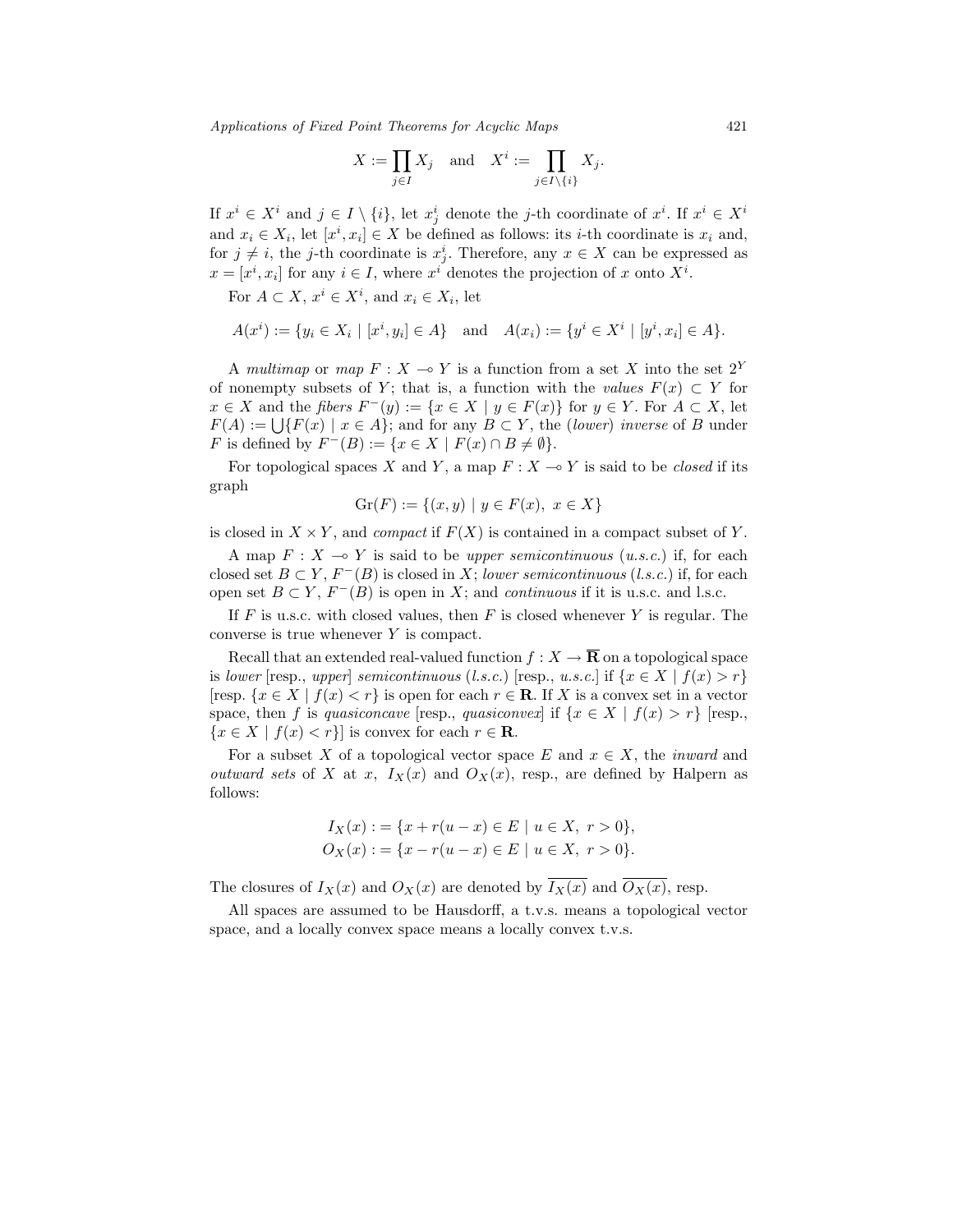## 3. For Acyclic Polyhedra

In 1998 [40], an acyclic version of the social equilibrium existence theorem of Debreu [8] is obtained as follows:

A polyhedron is a set in  $\mathbb{R}^n$  homeomorphic to a union of a finite number of compact convex sets in  $\mathbb{R}^n$ . The product of two polyhedra is a polyhedron [8].

A nonempty topological space is said to be acyclic whenever its reduced homology groups over a field of coefficients vanish. The product of two acyclic spaces is acyclic by the Künneth theorem.

The following is due to Eilenberg and Montgomery [10] or, more generally, to Begle [5]:

**Lemma 3.1.** Let Z be an acyclic polyhedron and  $T : Z \rightarrow Z$  an acyclic map (that is, u.s.c. with acyclic values). Then T has a fixed point  $\hat{x} \in Z$ ; that is,  $\hat{x} \in T(\hat{x})$ .

In this section, we assume  $I = \{1, 2, \ldots, n\}.$ 

The following is a collective fixed point theorem equivalent to Lemma 3.1:

**Theorem 3.2.** [40] Let  $\{X_i\}_{i\in I}$  be a finite family of acyclic polyhedra, and  $T_i$ :  $X \multimap X_i$  an acyclic map for each  $i \in I$ . Then there exists an  $\hat{x} \in X$  such that  $\hat{x}_i \in T_i(\hat{x})$  for each  $i \in I$ .

From this, we have the following acyclic version of the *social equilibrium ex*istence theorem of Debreu [8]:

**Theorem 3.3.** [40] Let  $\{X_i\}_{i\in I}$  be a finite family of acyclic polyhedra,  $A_i$ :  $X^i \rightharpoonup X_i$  closed maps, and  $f_i, g_i : \text{Gr}(A_i) \rightharpoonup \overline{\mathbf{R}}$  u.s.c. functions for each  $i \in I$ such that

- (1)  $g_i(x) \leq f_i(x)$  for all  $x \in \text{Gr}(A_i)$ ;
- (2)  $\varphi_i(x^i) := \max_{y \in A_i(x^i)} g_i[x^i, y]$  is an l.s.c. function of  $x^i \in X^i$ ; and
- (3) for each  $i \in I$  and  $x^i \in X^i$ , the set

$$
M(x^{i}) := \{ x_{i} \in A_{i}(x^{i}) \mid f_{i}[x^{i}, x_{i}] \ge \varphi_{i}(x^{i}) \}
$$

is acyclic.

Then there exists an equilibrium point  $\hat{a} \in \text{Gr}(A_i)$  for all  $i \in I$ ; that is,

$$
\hat{a}_i \in A_i(\hat{a}^i) \quad \text{and} \quad f_i(\hat{a}) = \max_{a_i \in A(\hat{a}^i)} g_i[\hat{a}^i, a_i] \quad \text{for all} \quad i \in I.
$$

In [40], this is applied to deduce acyclic versions of theorems on saddle points, minimax theorems, and the following Nash equilibrium theorem: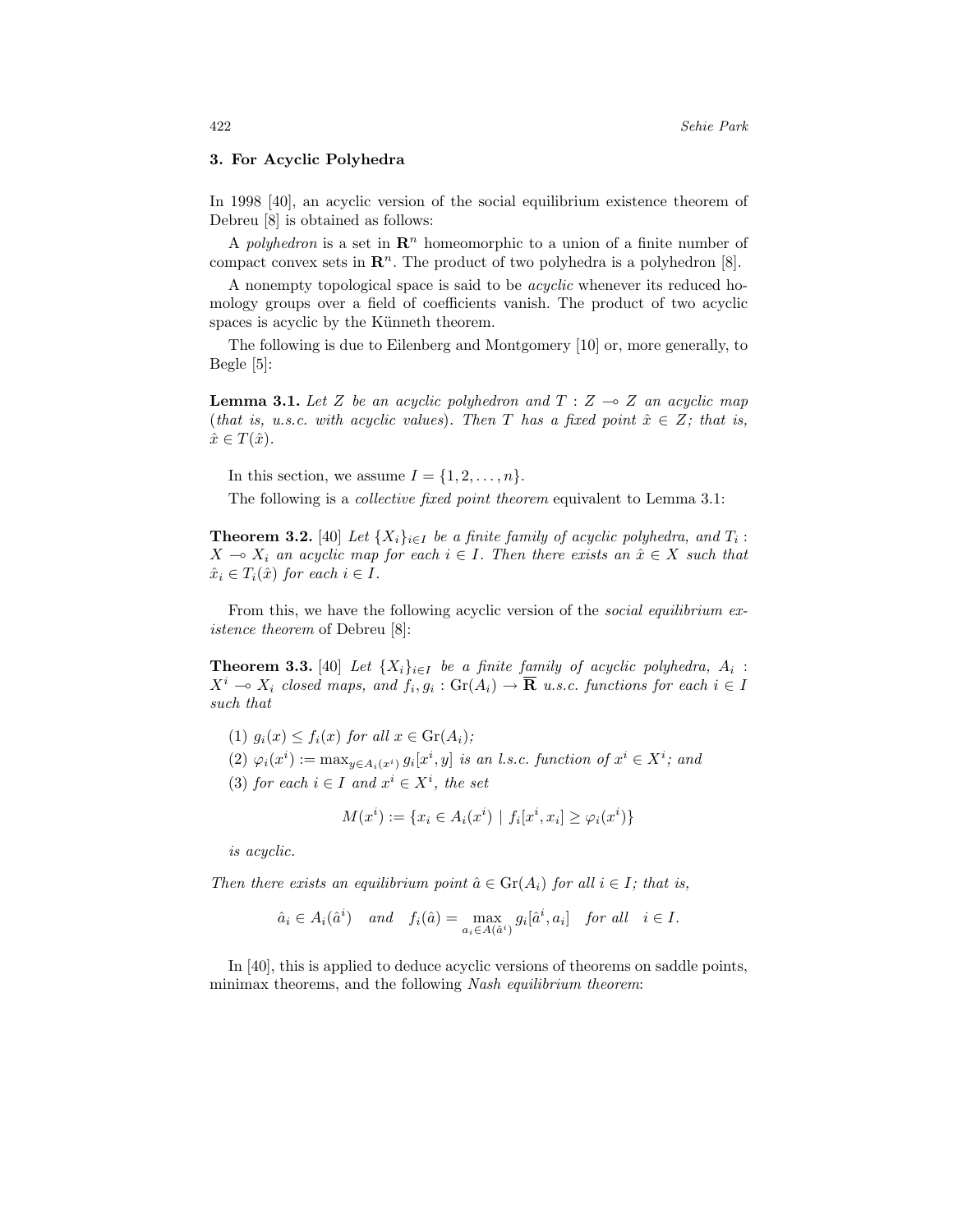**Corollary 3.4.** [40] Let  $\{X_i\}_{i\in I}$  be a finite family of acyclic polyhedra,  $X = \prod_{i=1}^{n} X_i$  $\sum_{i=1}^n X_i$ , and for each i,  $f_i: X \to \overline{\mathbf{R}}$  a continuous function such that

(0) for each  $x^i \in X^i$  and each  $\alpha \in \overline{\mathbf{R}}$ , the set

$$
\{x_i \in X_i \mid f_i[x^i, x_i] \ge \alpha\}
$$

is empty or acyclic.

Then there exists a point  $\hat{a} \in X$  such that

$$
f_i(\hat{a}) = \max_{y_i \in X_i} f_i[\hat{a}^i, y_i] \quad \text{for all} \quad i \in I.
$$

## 4. For Locally Convex Spaces

From now on, a topological space is said to be *acyclic* if all of its reduced Cech homology groups over rationals vanish. For nonempty subsets in a t.v.s., convex  $\Rightarrow$  star-shaped  $\Rightarrow$  contractible  $\Rightarrow$   $\omega$ -connected  $\Rightarrow$  acyclic  $\Rightarrow$  connected, and not conversely in each step.

For topological spaces X and Y, a map  $F : X \longrightarrow Y$  is called a Kakutani map whenever  $Y$  is a convex subset of a t.v.s. and  $F$  is u.s.c. with compact convex values; and an *acyclic map* whenever  $F$  is u.s.c. with compact acyclic values.

Let  $\mathbb{V}(X, Y)$  be the class of all acyclic maps  $F : X \to Y$ , and  $\mathbb{V}_c(X, Y)$  all finite compositions of acyclic maps, where the intermediate spaces are arbitrary topological spaces. Instead of  $V$ ,  $K$  can be used for Kakutani maps, where the intermediate spaces are Lassonde type convex spaces [22].

The following is given in [32, Theorem 7]:

**Theorem 4.1.** [32] Let X and C be nonempty convex subsets of a locally convex space E. Let  $F: X \to X + C$  be a compact acyclic maps. Suppose that one of the following conditions holds:

- (i)  $X$  is closed and  $C$  is compact.
- (ii)  $X$  is compact and  $C$  is closed.
- (iii)  $C = \{0\}.$

Then there is an  $\hat{x} \in X$  such that  $F\hat{x} \cap (\hat{x} + C) \neq \emptyset$ .

Lassonde [22] first obtained Theorem 4.1 for the particular class K. Since then it is extended by the present author to various map classes  $V, V_c, \mathfrak{A}_c$ , and  $\mathfrak{B}$  by step by step; see [34, 38, 48, 57].

The following case (iii) reduces to Himmelberg [18, Theorem 2] when  $F$  is a Kakutani map; see also [48]:

**Theorem 4.2.** [32] Let X be a nonempty convex subset of a locally convex space E. Then any compact map  $F \in V(X, X)$  has a fixed point.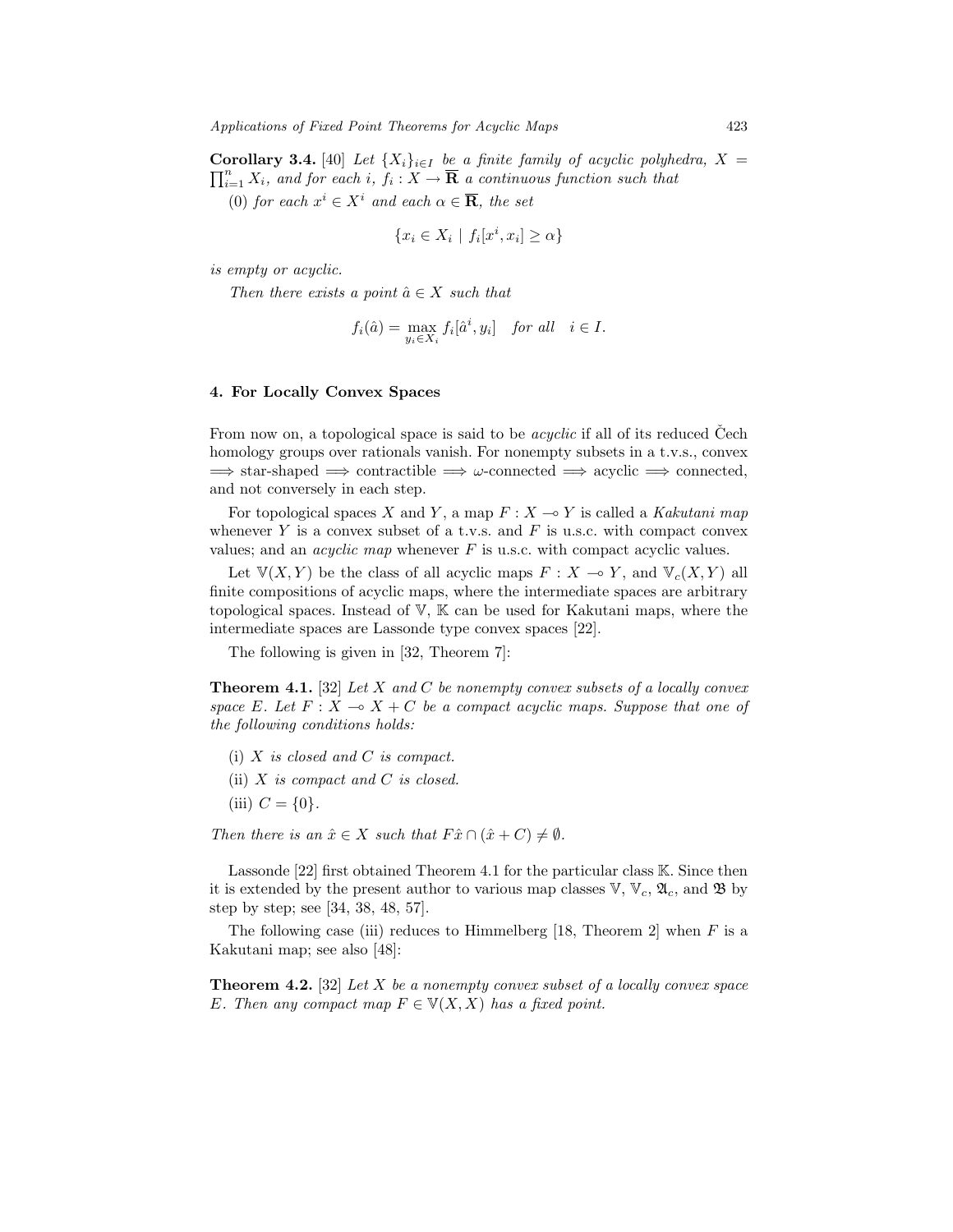This was further generalized for broader classes of multimaps; see [46, 47]. Especially, in 2007 [46], we showed that Theorem 4.2 holds for almost convex subsets instead of convex subsets; see Corollary 6.4.

In 1992, we obtained the following cyclic coincidence theorem for acyclic maps, where  $\mathbf{Z}_k := \{0, 1, \ldots, k-1\}$  with  $(k-1)+1$  interpreted as 0:

**Theorem 4.3.** [33] Let  $k \ge 1$  and, for each  $h \in \mathbf{Z}_k$ , let  $Y_h$  be a nonempty compact convex subset of a locally convex space  $E_h$ , and  $V_h \in V(Y_h, Y_{h+1})$ . Then there exists  $(y_0, y_1, \ldots, y_{k-1}) \in Y_0 \times Y_1 \times \cdots \times Y_{k-1}$  such that  $y_{h+1} \in V_h y_h$  for all  $h \in \mathbf{Z}_k$ .

In [57], Theorem 4.2 is extended to more general  $V_c$  than V as follows:

**Theorem 4.4.** [57] Let X be a nonempty convex subset of a locally convex space E and  $T \in \mathbb{V}_c(X,X)$ . If T is compact, then T has a fixed point  $x_0 \in X$ .

From this we obtained the following *best approximation result* in [57]:

**Theorem 4.5.** [57] Let C be a nonempty approximatively compact, convex subset of a locally convex space E, and suppose that  $\mathbb{V}_c(C, E)$  is a compact map. Then for each continuous seminorm p on E there exists an  $(x_0, y_0) \in \text{Gr}(F)$  such that

$$
p(x_0 - y_0) \le p(x - y_0) \quad \text{for all} \quad x \in I_C(x_0).
$$

In 1995 [35], we showed that Theorem 4.2 has an equivalent formulation of a form of quasi-variational inequality; see Theorem 5.2.

For the definition of an  $lc$  space, see [5, 31]. Note that an ANR (metric) is an lc space and a finite union of compact convex subsets of a locally convex space is an lc space.

In [35], we had the following theorem on *quasi-variational inequalities* (QVI):

**Theorem 4.6.** [35] Let X be a compact acyclic lc space,  $f : X \times X \to \mathbf{R}$  a u.s.c. function, and  $S: X \to 2^X$  a u.s.c. map with compact values. Suppose that

(1) the function  $M$  on  $X$  defined by

$$
M(x) := \sup_{y \in S(x)} f(x, y) \quad \text{for} \quad x \in X
$$

is l.s.c.; and

(2) for each  $x \in X$ , the set

$$
\{y \in S(x) \mid f(x, y) = M(x)\}\
$$

is acyclic.

Then there exists an  $\hat{x} \in Y$  such that

$$
\hat{x} \in S(\hat{x})
$$
 and  $f(\hat{x}, \hat{x}) = M(\hat{x}).$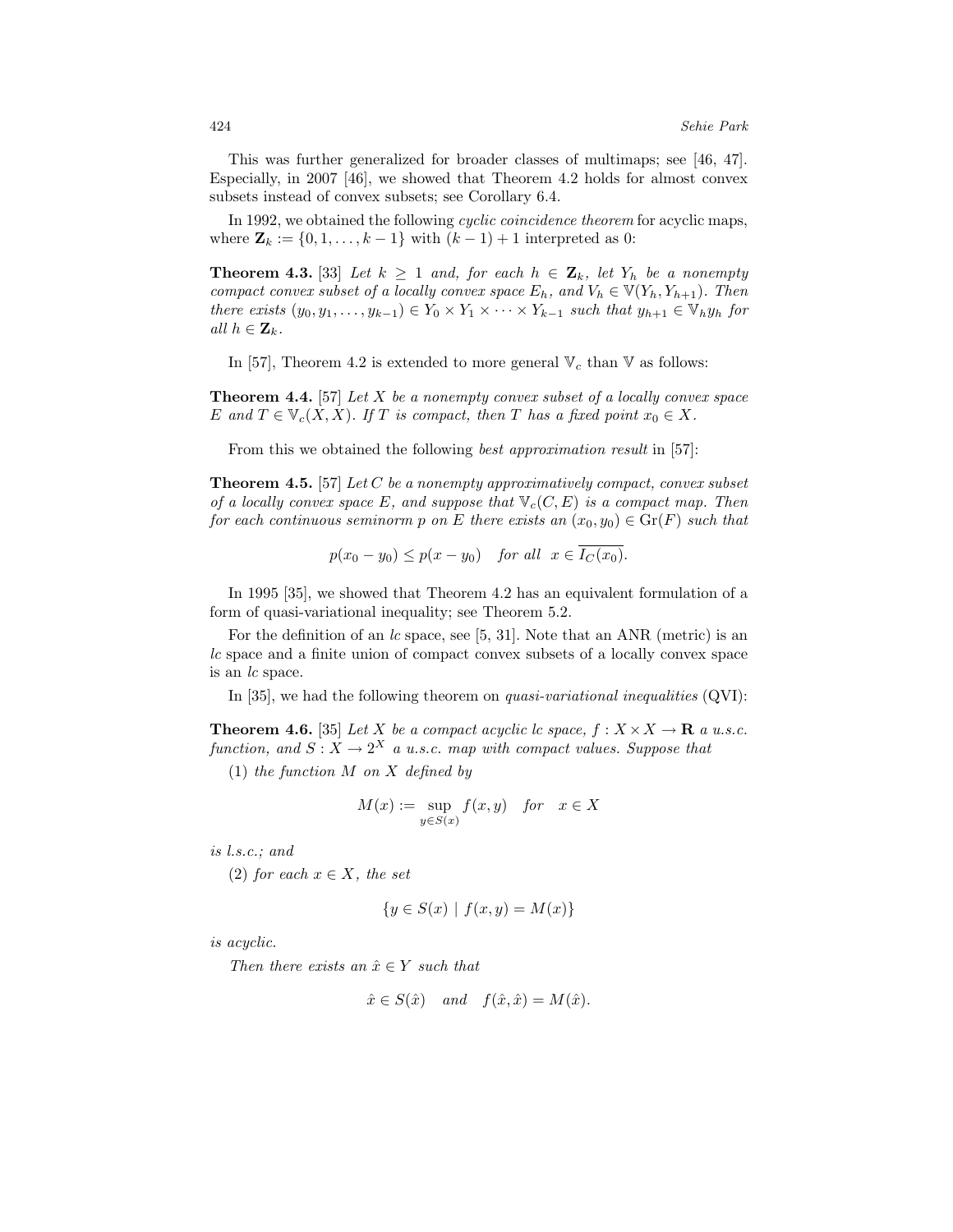In 1995 [36], we obtained the following variational inequality (VI):

**Theorem 4.7.** [36] Let X be a compact convex space, Y a topological space, and  $T \in \mathbb{V}(X, Y)$ . Let  $q : X \times Y \to \mathbf{R}$  be a continuous function such that for each  $y \in Y$ ,  $x \mapsto q(x, y)$  is quasi-convex on X. Then there exists an  $(x_0, y_0) \in \text{Gr}(T)$ such that

$$
g(x_0, y_0) \le g(x, y_0) \quad \text{for all} \quad x \in X.
$$

In the sequel,  $W(x)$  denotes either  $\overline{I_X(x)}$  or  $\overline{O_X(x)}$ .

Let  $P$  denote the family of all continuous seminorms on a locally convex space E. As an application of Theorem 4.7, we obtain the following Fan type fixed point or best approximation theorem for acyclic maps:

**Theorem 4.8.** [36] Let X be a compact convex subset of a locally convex space E and  $T \in \mathbb{V}(X, E)$ . Then either T has a fixed point or there exist an  $(x_0, y_0) \in$  $Gr(T)$  and a  $p \in \mathcal{P}$  such that

$$
0 < p(x_0 - y_0) \le p(x - y_0) \quad \text{for all} \quad x \in W(x_0).
$$

This is applied in [36] to several fixed point theorems for acyclic maps  $T \in$  $V(X, E)$  having various boundary conditions.

A direct consequence of Theorem 4.7 is the following best approximation theorem:

**Theorem 4.9.** [37] Let  $E$  be a metric t.v.s. where the metric d on  $E$  has been chosen so that balls are convex, X a compact convex subset of E, and  $T \in$  $\mathbb{V}(X, E)$ . Then there exists an  $(x_0, y_0) \in \mathrm{Gr}(T)$  such that

$$
d(x_0, y_0) \le d(x, y_0) \quad for all \quad x \in X.
$$

Further, if  $T \in V(X, X)$ , then T has a fixed point.

The following particular form of [7, Theorem 2] is a consequence of Theorem 4.2:

**Theorem 4.10.** [7] Let X be a convex subset of a locally convex space  $E, S$ :  $X \multimap X$  a compact closed l.s.c. map (hence, continuous), F a locally convex t.v.s.,  $T \in V(X, F)$  a compact map, and C a convex subset of F containing  $\overline{T(X)}$ , and  $\phi: X \times C \times X \to \overline{\mathbf{R}}$  a continuous function. Suppose that for each  $(x, y) \in X \times C$ 

(1)  $\phi(x, y, x) \leq 0$ ; and

(2)  $M(x, y) = \{u \in S(x) \mid \phi(x, y, u) = \max_{s \in S(x)} \phi(x, y, s)\}\$ is acyclic. Then there exist an  $\overline{x} \in S(\overline{x})$  and  $a \overline{y} \in T(\overline{x})$  such that

$$
\phi(\overline{x}, \overline{y}, x) \le 0 \quad \text{for all} \quad x \in S(\overline{x}).
$$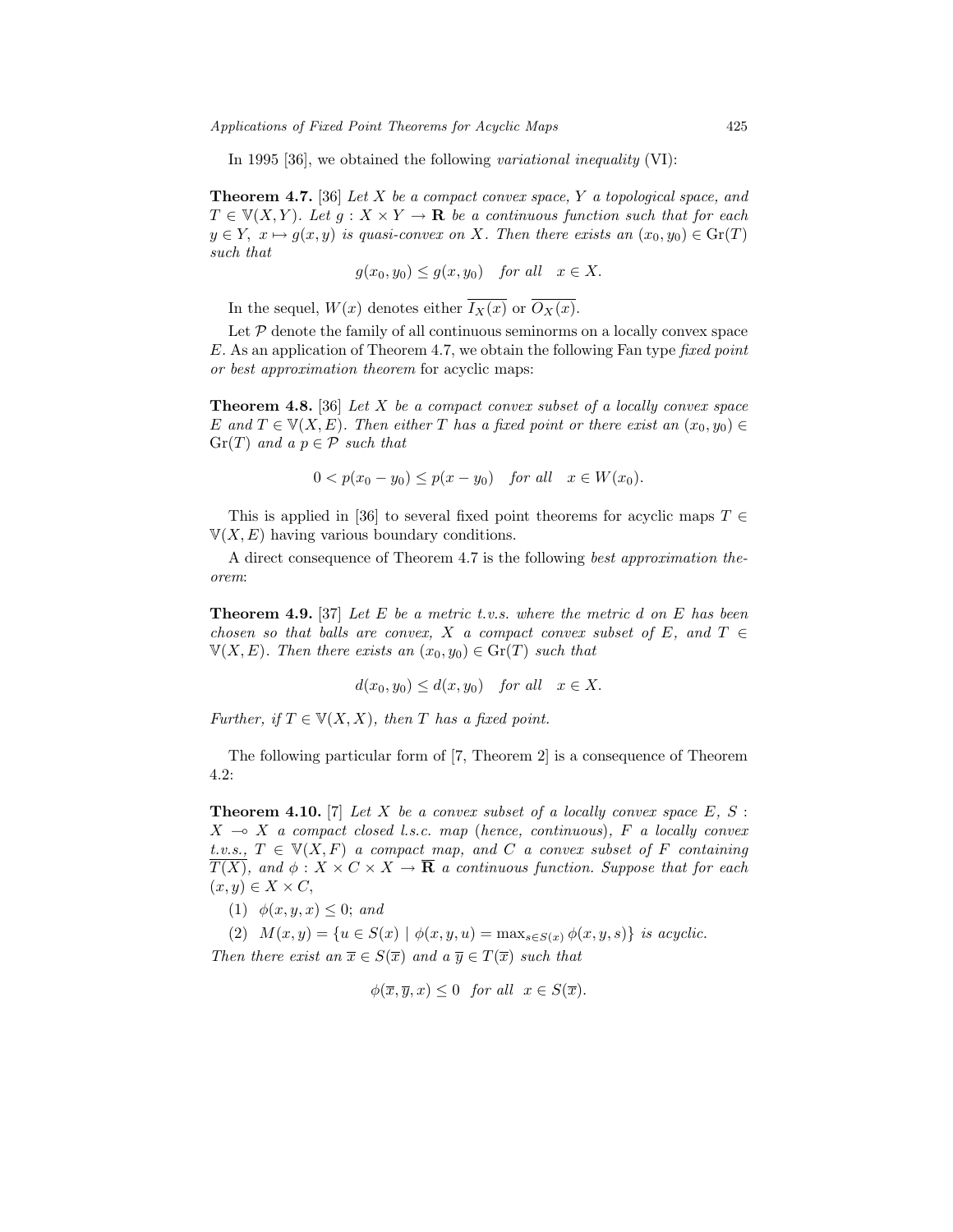Further, if  $\phi(x, y, x) = 0$  for all  $(x, y) \in X \times C$ ,  $S(\overline{x})$  is convex, and  $x \mapsto$  $\phi(\overline{x}, \overline{y}, x)$  is concave, then

$$
\phi(\overline{x}, \overline{y}, x) \le 0 \quad \text{for all} \quad x \in \overline{I}_{S(\overline{x})}(\overline{x}).
$$

In 1997 [7], this is applied to obtain known variational or quasi-variational inequalities due to the following authors in the chronological order.

Hartman-Stampacchia, Browder, Lions-Stampacchia, Mosco, Saigal, Chan-Pang, Shih-Tan, Kim, Chang, Parida-Sen, Yang-Chen, Guo-Kung, Yao, Parida-Sahoo-Kumar, Behera-Panda, Siddiqi-Khaliq-Ansari, Ben-El-Mechaiekh and Isac.

## 5. For Admissible Convex Sets

A nonempty subset  $X$  of a t.v.s.  $E$  is said to be *admissible* (in the sense of Klee) provided that, for every compact subset K of X and every neighborhood V of the origin 0 of E, there exists a continuous map  $h: K \to X$  such that  $x - h(x) \in V$ for all  $x \in K$  and  $h(K)$  is contained in a finite dimensional subspace L of E.

It is well-known that every nonempty convex subset of a locally convex space is admissible. Other examples of admissible t.v.s. are  $\ell^p$ ,  $L^p(0,1)$ ,  $H^p$  for  $0 < p < 1$ , and many others; see [39, 41] and references therein.

The following is a particular form of a fixed point theorem due to the author [39]:

**Theorem 5.1.** Let E be a t.v.s. and X an admissible convex subset of E. Then any compact map  $T \in \mathbb{V}_c(X,X)$  has a fixed point.

In 2000 [56], this is applied to generalize Smol'yakov's saddle point theorem replacing the convexity of the involved sets by the acyclicity, and the continuity of the involved functions by lower or upper semicontinuity.

Theorem 5.1 is the basis of our arguments in 2000 [42], where we had a *quasi*equilibrium theorem equivalent to Theorem 5.1:

**Theorem 5.2.** [42] Let X be an admissible convex subset of a t.v.s. E,  $f: X \times Y$  $X \to \mathbf{R}$  a u.s.c. function, and  $S : X \to X$  a compact closed map. Suppose that (1) the function  $M$  defined on  $X$  by

$$
M(x) := \max_{y \in S(x)} f(x, y) \quad \text{for} \quad x \in X
$$

is l.s.c.; and

(2) for each  $x \in X$ , the set

$$
\{y \in S(x) \mid f(x, y) = M(x)\}\
$$

is acyclic.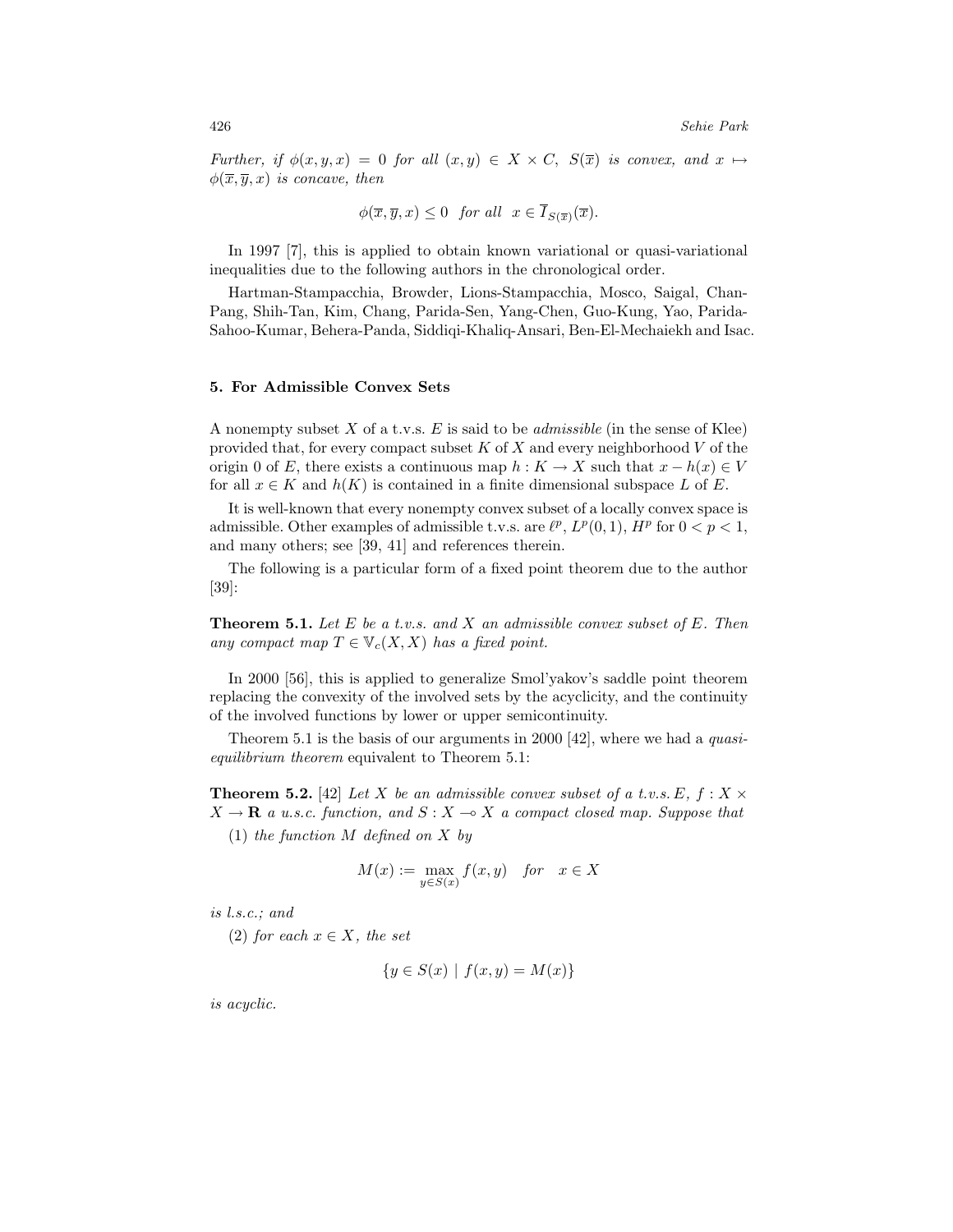Then there exists an  $\hat{x} \in X$  such that

$$
\hat{x} \in S(\hat{x})
$$
 and  $f(\hat{x}, \hat{x}) = M(\hat{x}).$ 

For a convex subset of a locally convex space, Theorem 5.2 reduces to [35, Theorem 2].

In 2000 [43] and 2002 [45], we applied Theorem 5.1 to a cyclic coincidence theorem for acyclic maps, generalized von Neumann type intersection theorems, the Nash type equilibrium theorems, and the von Neumann minimax theorem.

The following collective fixed point theorem is equivalent to Theorem 5.1 for  $\mathbb{V}(X,X)$ :

**Theorem 5.3.** [43] Let  $\{X_i\}_{i=1}^n$  be a family of convex sets, each in a t.v.s.  $E_i$ ,  $K$  a non-normal convex of  $X$  and  $T : X$   $\prod^n X$  is  $K$  and convexient  $K_i$  a nonempty compact subset of  $X_i$ , and  $T_i: X = \prod_{j=1}^n X_j \multimap K_i$  an acyclic  $m_i$  a nonempty compact sabset by  $X_i$ , and  $T_i : X = \prod_{j=1}^n X_j$   $\circ$   $K_i$  and acyclic  $m$  p for each  $i$ ,  $1 \le i \le n$ . If X is admissible in the t.v.s.  $E = \prod_{j=1}^n E_j$ , there exists an  $\hat{x} \in K = \prod_{j=1}^n K_j$  such that  $\hat{x}_i \in T_i(\hat{x})$  for each i.

From this, we have the following von Neumann type intersection theorem:

**Theorem 5.4.** [43] Let  $\{X_i\}_{i=1}^n$  be a family of convex sets, each in a t.v.s.  $E_i$ ,  $K_i$  is proposed to the set of  $X_i$  and the set of  $X_i$  and  $K_i$   $\overline{H}^n$  $K_i$  a nonempty compact subset of  $X_i$ , and  $A_i$  a closed subset of  $X = \prod_{j=1}^n X_j$ such that  $A_i(x^i)$  is an acyclic subset of  $K_i$  for each  $x^i \in X^i$ , where  $1 \leq i \leq n$ . such that  $A_i(x)$  is an acyclic subset of  $\mathbf{A}_i$  for each x <br>If X is admissible in  $E = \prod_{j=1}^n E_j$ , then  $\bigcap_{j=1}^n A_j \neq \emptyset$ .

From Theorem 5.1, we have the following intersection theorem:

**Theorem 5.5.** [43] Let X be a compact space and Y an admissible compact convex subset of a t.v.s. E. Let A and B be two closed subsets of  $X \times Y$  such that

(1) for each  $x \in X$ ,  $A(x) := \{y \in Y \mid (x, y) \in A\}$  is acyclic; and

(2) for each  $y \in Y$ ,  $B(y) := \{x \in X \mid (x, y) \in B\}$  is acyclic.

Then  $A \cap B \neq \emptyset$ .

From Theorem 5.5, we have the following von Neumann type minimax theorem:

**Theorem 5.6.** [47] Let X be a compact space and Y an admissible compact convex subset of a t.v.s., and  $f: X \times Y \to \mathbf{R}$  a continuous real function. Suppose that for each  $x_0 \in X$  and  $y_0 \in Y$ , the sets

$$
\{x \in X \mid f(x, y_0) = \max_{\zeta \in X} f(\zeta, y_0)\}
$$

and

$$
\{y \in Y \mid f(x_0, y) = \min_{\eta \in Y} f(x_0, \eta)\}
$$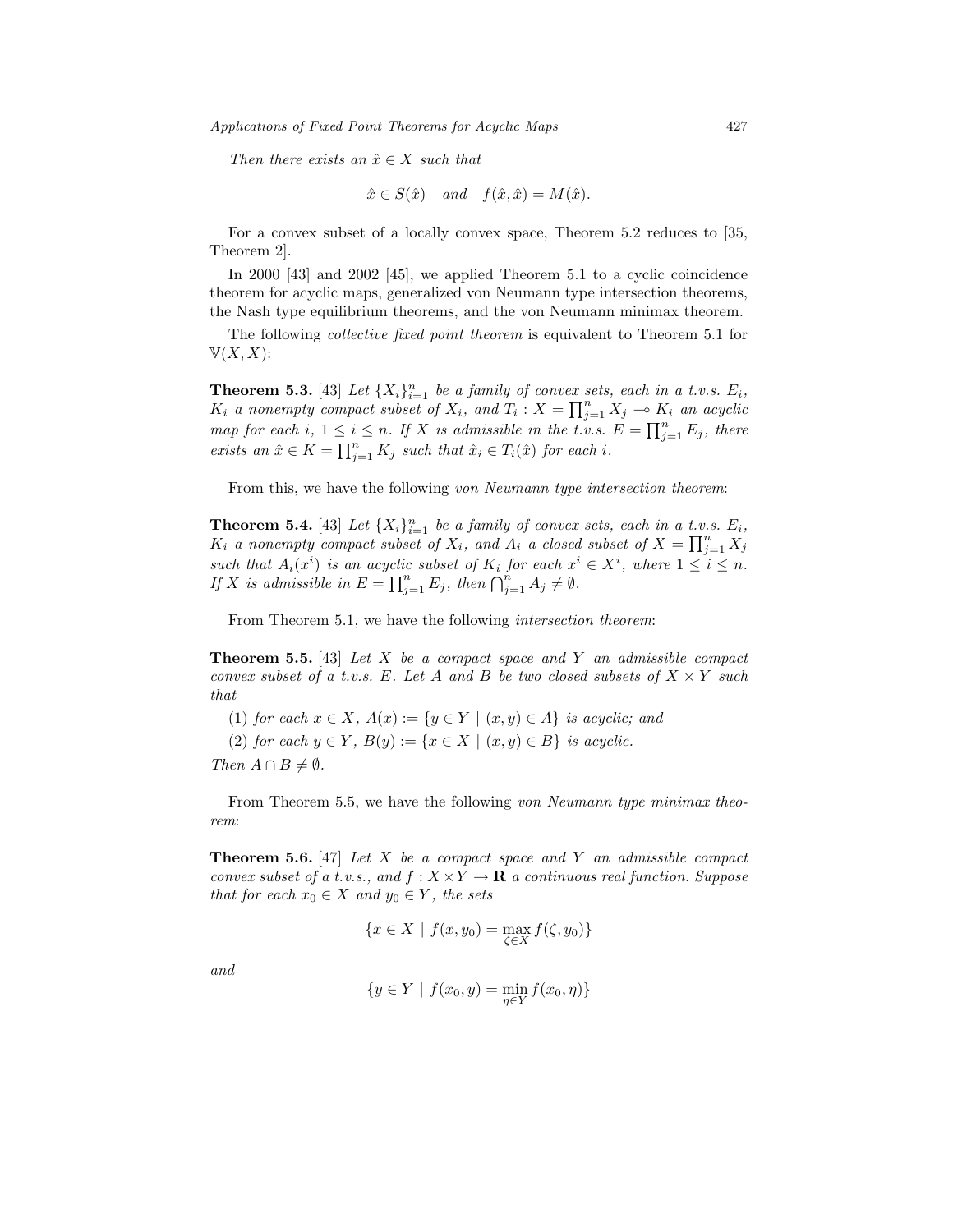428 Sehie Park

are acyclic. Then

(1) f has a saddle point  $(x_0, y_0) \in X \times Y$ ; that is,

$$
\min_{\eta \in Y} f(x_0, y) = f(x_0, y_0) = \max_{\zeta \in X} f(\zeta, y_0).
$$

(2) We have the minimax equality

$$
\max_{x \in X} \min_{y \in Y} f(x, y) = \min_{y \in Y} \max_{x \in X} f(x, y).
$$

Theorem 5.6 includes [43, Theorem 4] and [45, Corollary 6.2] as particular forms. For Euclidean spaces or locally convex spaces, if acyclicity is replaced by convexity, then Theorem 5.6 reduces to the von Neumann minimax theorem [61] or Fan [11, Theorem 3], resp.

The following generalization of the von Neumann minimax theorem [61] is a simple consequence of Theorems 5.5 and 5.6.

**Theorem 5.7.** [43, 47] Let  $X$ ,  $Y$ , and  $f$  be the same as in Theorem 5.6. Suppose that

- (1) for every  $x \in X$  and  $\alpha \in \mathbf{R}$ ,  $\{y \in Y \mid f(x, y) \leq \alpha\}$  is acyclic; and
- (2) for every  $y \in Y$  and  $\beta \in \mathbf{R}$ ,  $\{x \in X \mid f(x, y) \ge \beta\}$  is acyclic.

Then we have

$$
\max_{x \in X} \min_{y \in Y} f(x, y) = \min_{y \in Y} \max_{x \in X} f(x, y).
$$

The following examples are generalized forms of quasi-equilibrium theorems or social equilibrium existence theorems which directly imply generalizations of the Nash-Ma type equilibrium existence theorem [26]. Theorem 5.3 has the following equivalent form of quasi-equilibrium theorem:

**Theorem 5.8.** [43] Let  $\{X_i\}_{i=1}^n$  be a family of convex sets, each in a t.v.s.  $E_i$ ,  $K_i$  a nonempty compact subset of  $X_i$ ,  $S_i$ :  $X \multimap K_i$  a closed map, and  $f_i, g_i$ :  $X = X^i \times X_i \rightarrow \mathbf{R}$  u.s.c. functions for each i.

Suppose that for each i,

- (i)  $g_i(x) \leq f_i(x)$  for each  $x \in X$ ;
- (ii) the function  $M_i$  defined on X by

$$
M_i(x) := \max_{y \in S_i(x)} g_i(x^i, y) \quad \text{for} \quad x \in X
$$

is l.s.c.; and

(iii) for each  $x \in X$ , the set

$$
\{y \in S_i(x) \mid f_i(x^i, y) \ge M_i(x)\}
$$

is acyclic.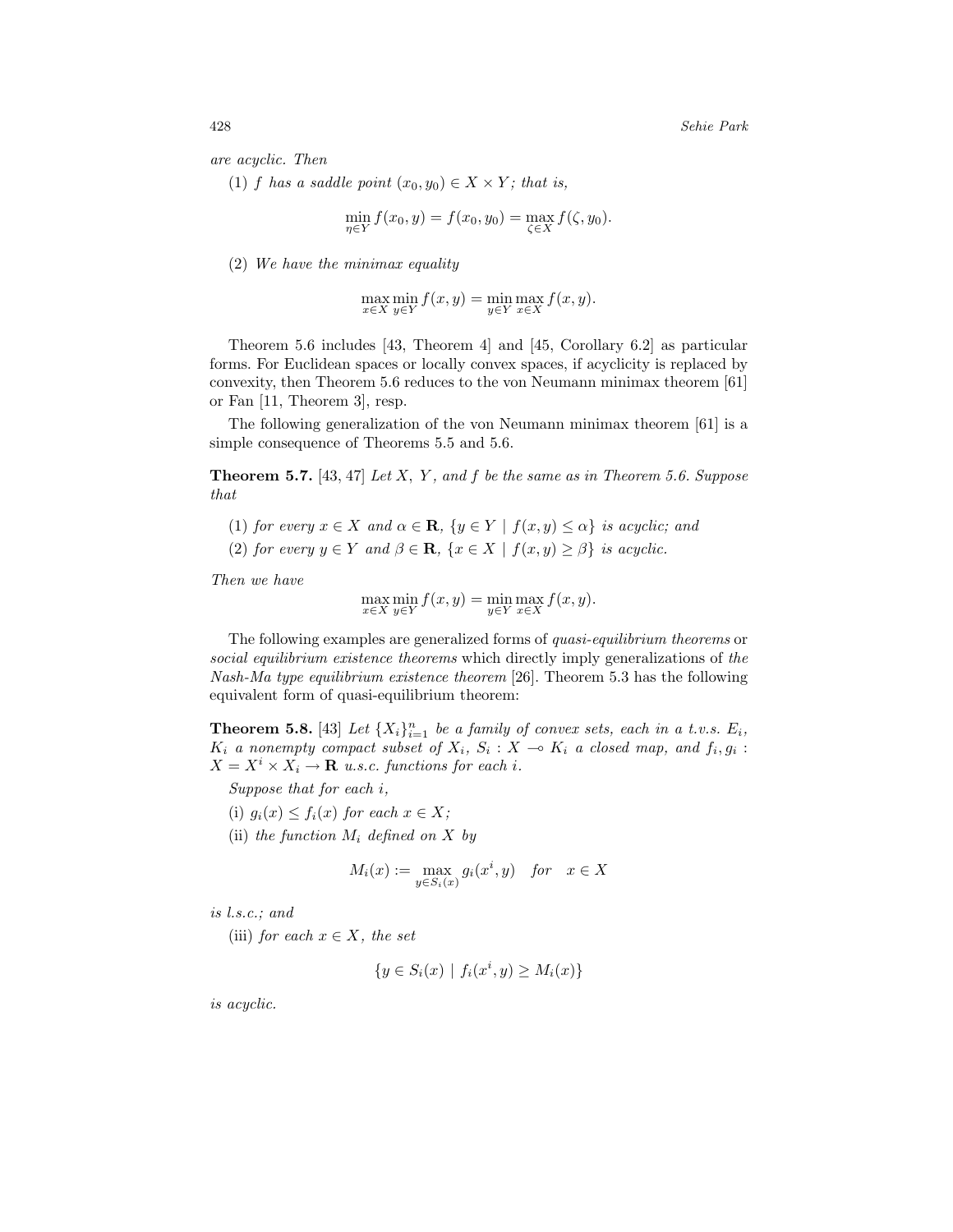Applications of Fixed Point Theorems for Acyclic Maps 429

If X is admissible in  $E = \prod_{j=1}^n E_j$ , then there exists an  $\hat{x} \in K$  such that for each i,

$$
\hat{x}_i \in S_i(\hat{x})
$$
 and  $f_i(\hat{x}^i, \hat{x}_i) \ge g_i(\hat{x}^i, y)$  for all  $y \in S_i(\hat{x})$ .

From Theorem 5.8, we have the following generalization of the Nash equilibrium theorem:

**Theorem 5.9.** [43] Let  $\{X_i\}_{i=1}^n$  be a family of nonempty compact convex subsets, each in a t.v.s.  $E_i$  and for each i, let  $f_i: X \to \mathbf{R}$  be a continuous function such that

(0) for each  $x^i \in X^i$  and each  $\alpha \in \mathbf{R}$ , the set

$$
\{x_i \in X_i \mid f_i(x^i, x_i) \ge \alpha\}
$$

is empty or acyclic.

If X is admissible in  $E = \prod_{j=1}^n E_j$ , there exists a point  $\hat{x} \in X$  such that

$$
f_i(\hat{x}) = \max_{y_i \in X_i} f_i(\hat{x}^i, y_i) \quad \text{for all} \quad i, \ 1 \le i \le n.
$$

In 2001 [44], Theorem 5.1 for  $V$  is applied to an existence theorem for a *quasi*equilibrium problem (simply, QEP) (in the sense of Noor and Oettli [30]) and the following symmetric quasi-equilibrium theorem:

**Theorem 5.10.** [44] Let X and Y be admissible convex subsets of t.v.s. E and F, resp.,  $S : X \times Y \multimap X$  and  $T : X \times Y \multimap Y$  compact acyclic maps, and  $f, g: X \times Y \to \overline{\mathbf{R}}$  *l.s.c. functions such that* 

(i) the functions

$$
F(x, y) := \min\{f(\xi, y) \mid \xi \in S(x, y)\},
$$
  

$$
G(x, y) := \min\{g(x, \eta) \mid \eta \in T(x, y)\}
$$

are u.s.c. on  $X \times Y$ ; and

(ii) for each  $(x, y) \in X \times Y$ , the sets

$$
A(x, y) := \{ \xi \in S(x, y) \mid f(\xi, y) = F(x, y) \},
$$
  

$$
B(x, y) := \{ \eta \in T(x, y) \mid g(x, \eta) = G(x, y) \}
$$

are acyclic.

Then there exists an  $(\overline{x}, \overline{y}) \in X \times Y$  such that

$$
\overline{x} \in S(\overline{x}, \overline{y}), f(x, \overline{y}) \ge f(\overline{x}, \overline{y}) \text{ for all } x \in S(\overline{x}, \overline{y}),
$$
  

$$
\overline{y} \in T(\overline{x}, \overline{y}), g(\overline{x}, y) \ge g(\overline{x}, \overline{y}) \text{ for all } y \in T(\overline{x}, \overline{y}).
$$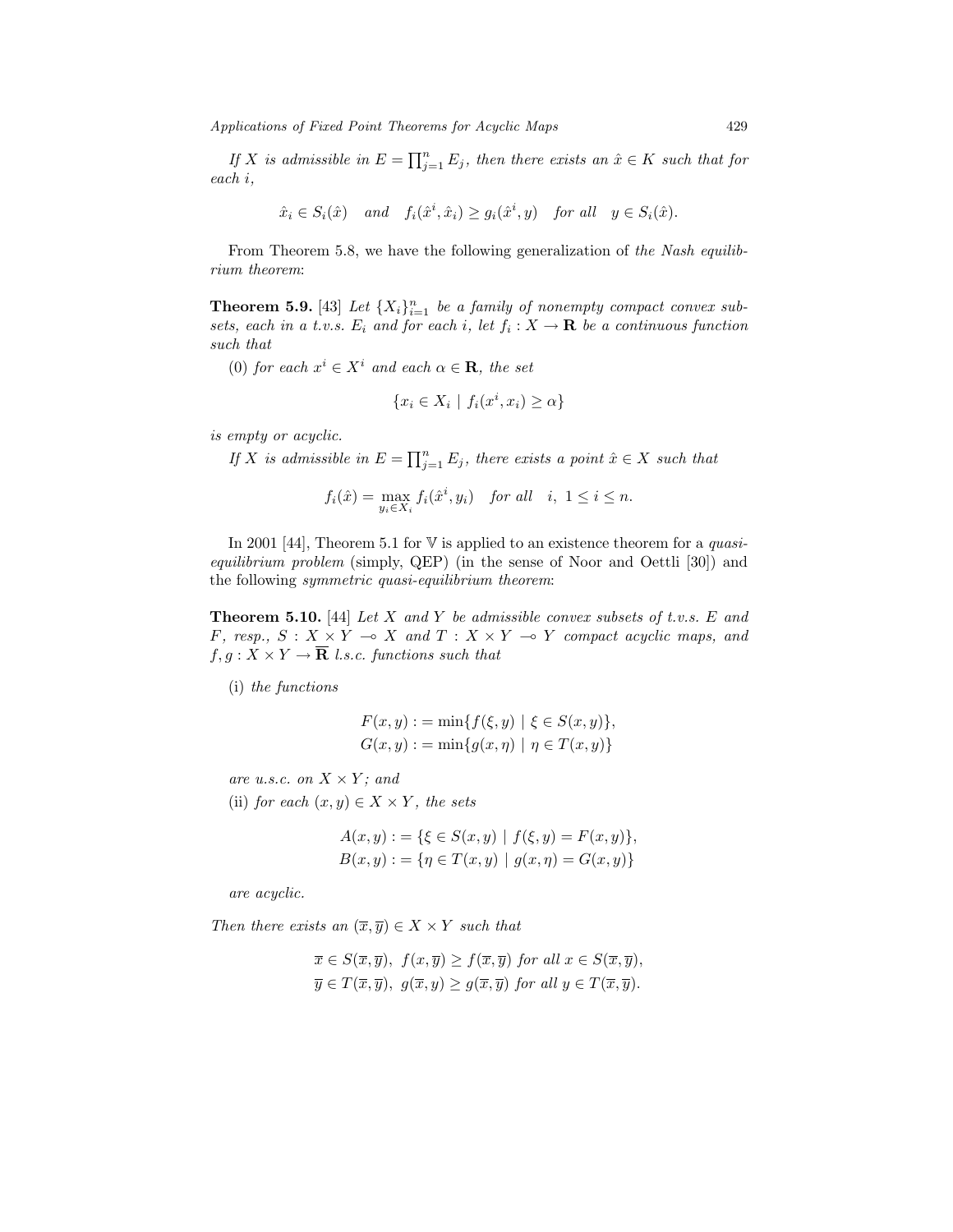Some other applications of Theorem 5.1 for  $\mathbb {V}$  to generalized QEPs were given in Lin and Park [25].

In 2003 [6], the following existence theorem for solutions of QEPs with respect to a multimap  $\Phi: X \times X \longrightarrow \overline{\mathbf{R}}$  was given:

**Theorem 5.11.** [6] Let X be an admissible convex subset of a t.v.s. E,  $S: X \rightarrow$ X a compact closed map, and  $\Phi: X \times X \to \overline{\mathbf{R}}$  a u.s.c. function with compact values. Suppose that

(1) the function  $m$  defined on  $X$  by

$$
m(x) := \sup_{u \in S(x)} \Phi(x, u) \quad \text{for all} \quad x \in X
$$

is l.s.c.; and

(2) for each  $x \in X$ , the set

$$
M(x) = \{ y \in S(x) \mid m(x) \in \Phi(x, y) \}
$$

is acyclic.

Then there exists an  $\hat{x} \in X$  such that  $\hat{x} \in S(\hat{x})$  and  $m(\hat{x}) \in \Phi(\hat{x}, \hat{x})$ .

Further, if sup  $\Phi(x, x) \leq 0$  for all  $x \in X$ , then there exists an  $\hat{x} \in X$  such that

 $\hat{x} \in S(\hat{x})$  and  $\Phi(\hat{x}, y) \leq 0$  for all  $y \in S(\hat{x})$ .

Several applications on QEPs follow in [6].

In 2009 [50], from Theorem 5.1, we deduced the following generalization of Gwinner's extension [17] of the Walras theorem:

**Theorem 5.12.** [50] Let K and L be compact convex subsets of t.v.s. E and F, resp., such that K is admissible. Let  $c \in \mathbf{R}$ ,  $f : K \times L \to \mathbf{R}$  a continuous function, and  $T : K \multimap L$  a multimap. Suppose

- (1) for each  $y \in L$ ,  $f(\cdot, y)$  is quasiconvex;
- (2) T is an acyclic map; and
- (3) (Walras law) for each  $x \in K$  and  $y \in T(x)$ , we have  $f(x, y) \geq c$ .

Then there exists a Walras equilibrium, that is, there exist  $\overline{x} \in K$ ,  $\overline{y} \in L$  such that

 $\overline{y} \in T(\overline{x})$  and  $f(x, \overline{y}) \geq c$  for all  $x \in K$ .

Since every convex subset of a locally convex space is admissible, Theorem  $5.12$  is also valid when  $E$  is a locally convex space.

To specialize Theorem 5.12 towards the Gale-Nikaido-Debreu theorem, as in [17], we boil down the function f to a bilinear form  $\langle \cdot, \cdot \rangle$  for a dual system  $(E, F, \langle \cdot, \cdot \rangle)$  of t.v.s. E and F.

For a convex cone  $P$  of  $E$ , the *dual cone* is defined by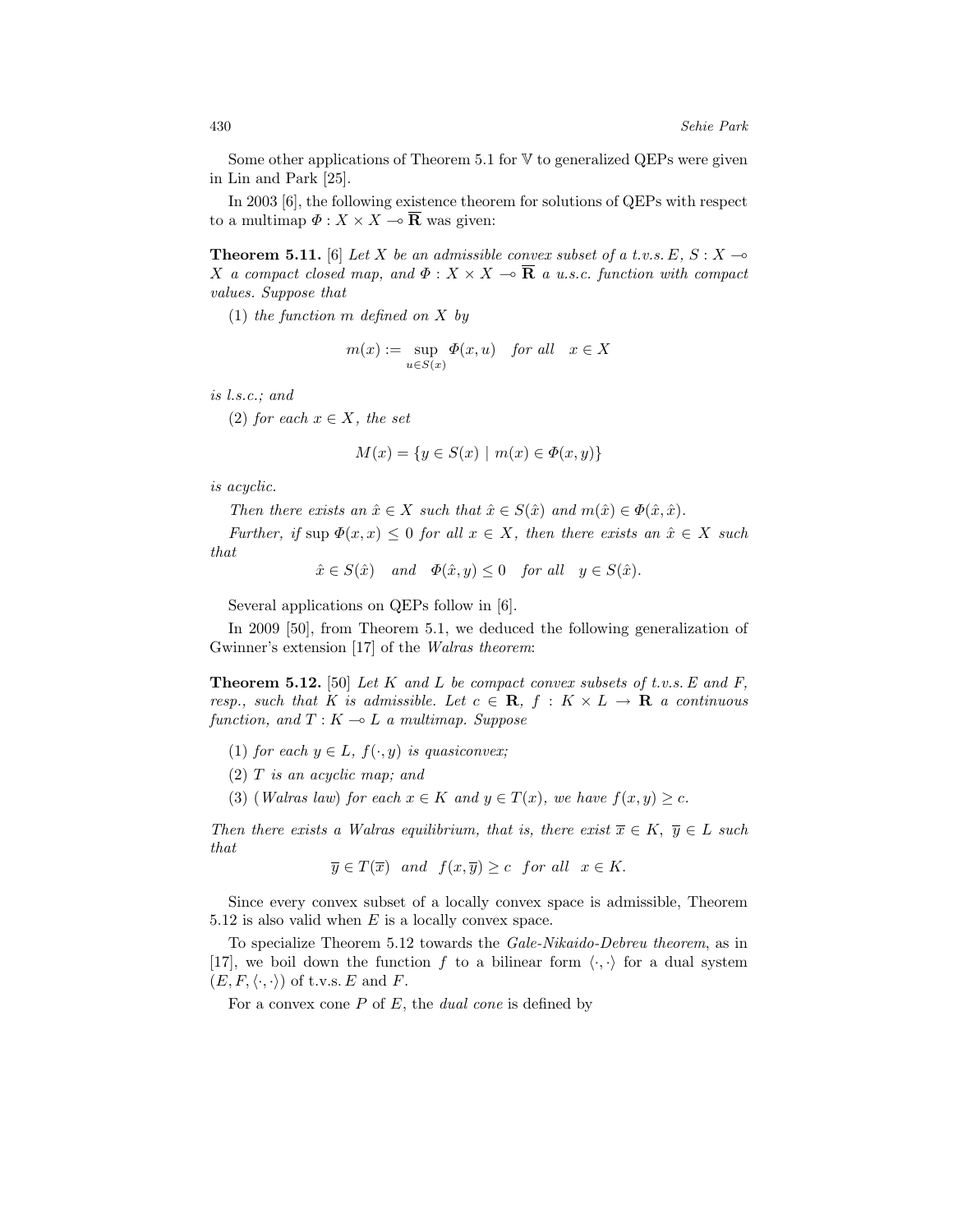Applications of Fixed Point Theorems for Acyclic Maps 431

$$
P^+ := \{ y \in F \mid \langle p, y \rangle \ge 0, \ p \in P \}.
$$

**Theorem 5.13.** [50] Let  $(E, F, \langle \cdot, \cdot \rangle)$  be a dual system of t.v.s. E and F such that the bilinear form  $\langle \cdot, \cdot \rangle$  is continuous on compact subsets of  $E \times F$ . Let K and L be compact convex subsets of E and F, resp., such that K is admissible; and L be compact convex subsets by L and F, resp., such that K is aanusside;<br>and P the convex cone  $\bigcup \{ rK \mid r \geq 0 \}$ . Let  $T : K \multimap L$  be an acyclic map such that  $\langle x, y \rangle \geq 0$  for all  $x \in K$  and  $y \in T(x)$ . Then there exists  $\overline{x} \in K$  such that  $T(\overline{x}) \cap P^+ \neq \emptyset.$ 

Theorem 5.13 is also valid if  $E$  is a locally convex space instead of the admissibility of  $K$ , and for a Kakutani map  $T$  instead of an acyclic map.

With the choice  $P := \{x \in \mathbb{R}^n \mid x_i \geq 0; i = 1, 2, ..., n\}$  and  $K = L :=$  ${x \in P \mid x_1 + x_2 + \cdots + x_n = 1}$  (the standard simplex), the Gale-Nikaido-Debreu theorem ([14, Principal Lemma], [29, Theorem 16.6], [9, 5.6(1)]) can be immediately obtained.

## 6. For Almost Convex or Klee Approximable Subsets

A subset X of a t.v.s. E is said to be *almost convex* [18] if for any neighborhood V of the origin 0 of E and for any finite subset  $A := \{x_1, x_2, \ldots, x_n\}$  of X, there exists a subset  $B := \{y_1, y_2, \ldots, y_n\}$  of X such that  $y_i - x_i \in V$  for each  $i = 1, 2, \ldots, n$  and co  $B \subset X$ .

Recently it is known that any u.s.c. map with compact values having trivial shape (that is, contractible in each neighborhood) belongs to our well-known 'better' admissible class  $\mathfrak{B}(X, Y)$ ; see [46].

A polytope  $P$  in a subset  $X$  of a t.v.s.  $E$  is a nonempty compact convex subset of X contained in a finite dimensional subspace of  $E$ .

A nonempty subset  $K$  of a t.v.s.  $E$  is said to be Klee approximable if for every neighborhood  $V$  of the origin  $0$  of  $E$ , there exists a continuous function  $h: K \to E$  such that  $x - h(x) \in V$  for all  $x \in K$  and  $h(K)$  is contained in a polytope of  $E$ . Especially, for a subset  $X$  of  $E$ ,  $K$  is said to be Klee approximable *into* X whenever the range  $h(K)$  is contained in a polytope in X.

Examples of Klee approximable sets can be seen in [46]. Here we give an example:

**Lemma 6.1.** [46] Let X be an almost convex dense subset of an admissible subset Y of a t.v.s. E. Then every compact subset  $K$  of  $Y$  is Klee approximable into  $X$ .

In this section, we begin with applications of the following particular case of [46, Theorem 3.4]:

**Theorem 6.2.** [46] Let  $X$  be an almost convex dense subset of an admissible subset Y of a t.v.s. E. Let  $G: Y \to Y$  be a compact closed map such that  $G(x)$ is acyclic (resp., has trivial shape) for all  $x \in X$ . Then G has a fixed point.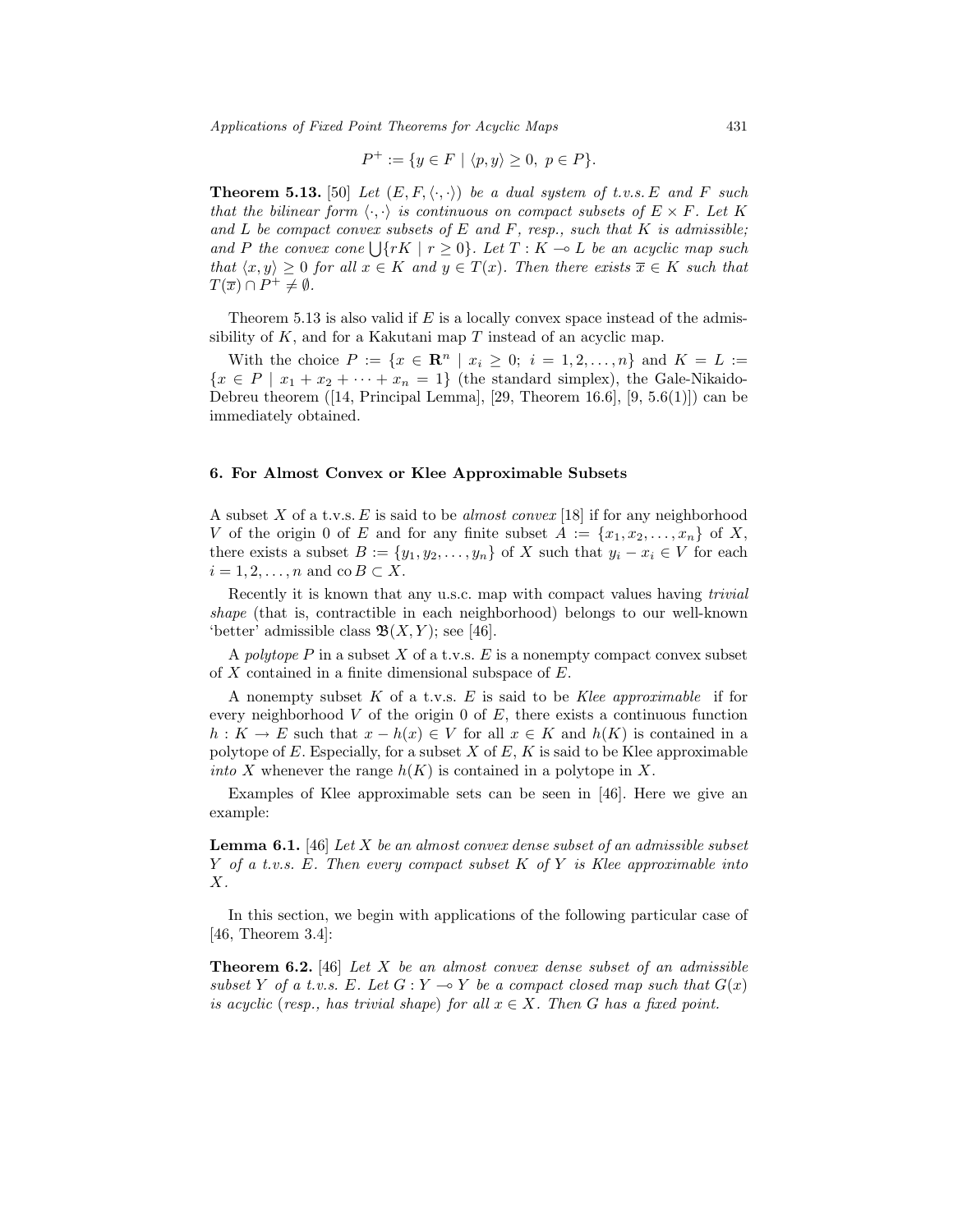**Corollary 6.3.** [46] Let X be an almost convex dense subset of a closed subset Y of a locally convex t.v.s. E. Let  $G: Y \to Y$  be a compact u.s.c. multimap with closed values such that  $G(x)$  is acyclic for all  $x \in X$ . Then G has a fixed point.

**Corollary 6.4.** [46] Let X be an almost convex admissible subset of a t.v.s. E. Then any compact closed map  $G: X \to X$  such that  $G(x)$  is acyclic (resp., has trivial shape) for all  $x \in X$  has a fixed point.

When X is a subset of a locally convex space and  $G(x)$  is convex, Corollary 6.4 appeared in Park and Tan [58, 59].

If  $X$  is a convex subset of a locally convex space  $E$ , then Corollary 6.4 reduces to Theorem 4.2. Further if G has convex values, then Corollary 6.4 reduces to Himmelberg [18, Theorem 2], which has numerous applications.

As in Himmelberg [18], we conclude from Theorem 6.2 the following generalization of the Fan intersection theorem [11]:

**Theorem 6.5.** [46] Let  ${E_i}_{i=1}^n$  be a family of t.v.s. For each i, let  $X_i$  be an almost convex dense subset of an admissible subset  $Y_i$  of  $E_i$ , and  $K_i$  a compact almost convex dense subset of an damissione subset  $Y_i$  of  $E_i$ , and  $K_i$  a compact subset of  $Y_i$ . Let  $\{A_i\}_{i=1}^n$  be a family of closed subsets of  $Y := \prod_{i=1}^n Y_i$  such that, for each i, the section  $A_i(y^i)$  is acyclic (resp., has trivial shape) for all  $y^i \in$ that, for each  $i$ , the section  $A_i(y)$  is acyclic (resp., has trivial shape) for all  $y$   $X^i := \prod_{j \neq i} X_j$  and nonempty for all  $y^i \in Y^i := \prod_{j \neq i} Y_j$ . Then  $\bigcap_{i=1}^n A_i \neq \emptyset$ .

If each  $A_i(y^i)$  is assumed to be convex and each  $E_i$  is locally convex, then Theorem 6.5 holds for a family not-necessarily finite as in Himmelberg [18, Theorem 3].

We deduce from Theorem 6.5 the following:

**Theorem 6.6.** [46] Let  $Y_1, Y_2$  be compact admissible subsets of t.v.s.  $E_1, E_2$ , resp., and  $X_1, X_2$  be almost convex dense subsets of  $Y_1, Y_2$ , resp. Let f be a continuous real function defined on  $Y_1 \times Y_2$  such that for any  $x_1 \in X_1$ ,  $y_2 \in X_2$ , the sets

$$
\{x \in Y_1 \mid f(x, y_2) = \max_{\xi \in Y_1} f(\xi, y_2)\}
$$

and

$$
\{y \in Y_2 \mid f(x_1, y) = \min_{\eta \in Y_2} f(x_1, \eta)\}
$$

are acyclic (resp., has trivial shape), then

$$
\max_{x \in Y_1} \min_{y \in Y_2} f(x, y) = \min_{y \in Y_2} \max_{x \in Y_1} f(x, y).
$$

When  $Y_1$ ,  $Y_2$  are subsets of locally convex t.v.s.  $E_1, E_2$ , resp., and if we assume the convexity instead of the acyclicity, Theorem 6.6 reduces to [18, Theorem 4].

In the continuation [47] of [46], we deduce some *collective fixed point theorems* for families of maps and, then, various von Neumann type intersection theorems.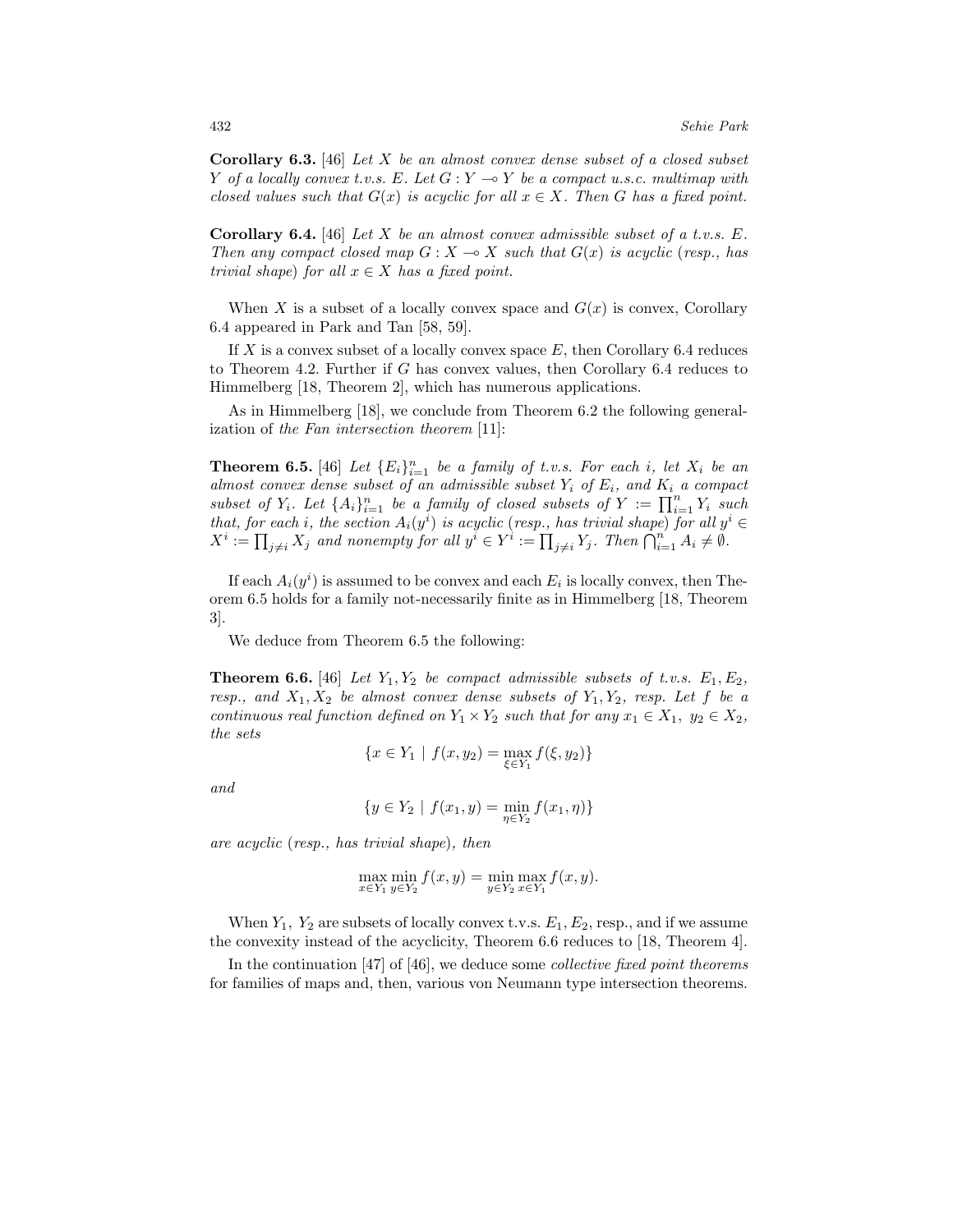**Theorem 6.7.** [47] Let  ${E_i}_{i=1}^n$  be a family of t.v.s. For each i, let  $X_i$  be a subset **Theorem 6.7.** [4*i*] Let  $\{E_i\}_{i=1}^{\infty}$  be a jamuy of t.v.s. For each *i*, let  $X_i$  be a subset<br>of  $E_i$ ,  $X := \prod_{i=1}^{\infty} X_i$ ,  $K_i$  a nonempty compact subset of  $X_i$ , and  $F_i : X \multimap K_i$  a by  $E_i$ ,  $X := \prod_{i=1}^n X_i$ ,  $K_i$  a nonempty compact subset of  $X_i$ , and  $F_i : X \to K_i$  and  $F_i$  and  $F_i$  and  $F_i$  and  $F_i$  and  $F_i$  and  $F_i$  and  $F_i$  and  $F_i$  and  $F_i$  and  $F_i$  and  $F_i$  and  $F_i$  and  $F_i$  and  $F_i$  and  $F_i$  and is Klee approximable into X, then there exists an  $\overline{x} = (\overline{x_i})_{i=1}^n \in X$  such that  $\overline{x_i} \in F_i(\overline{x})$  for each i.

From Theorem 6.7, we obtain the following von Neumann type intersection theorem:

**Theorem 6.8.** [47] Let  $\{X_i\}_{i=1}^n$  be a family of sets, each in a t.v.s.  $E_i$ ,  $K_i$  a nonempty compact subset of  $X_i$ , and  $A_i$  a closed subset of X such that  $A_i(x^i)$ is an acyclic subset of  $K_i$  for each  $x^i \in X^i$ , where  $1 \leq i \leq n$ . If X is an almost is an acycuc subset of  $K_i$  for each  $x \in X$ , when<br>convex admissible subset of E, then  $\bigcap_{j=1}^n A_j \neq \emptyset$ .

Similarly, we can obtain a more general result than Theorem 6.8 as follows:

**Theorem 6.9.** [47] Let I be any index set,  $\{X_i\}_{i\in I}$  a family of sets, each in a t.v.s.  $E_i$ ,  $K_i$  a nonempty compact subset of  $X_i$ , and  $A_i$  a closed subset of X for each  $i \in I$ . Suppose that for each  $x^i \in X^i$ ,  $A_i(x^i)$  is a convex subset of  $K_i$  except a finite number of i's for which  $A_i(x^i)$  is an acyclic subset of  $K_i$ . If X is an a junie number by t s jor which  $A_i(x)$  is an acyclic subset of when  $\bigcap_{j\in I} A_j \neq \emptyset$ .

If  $I = \{1, 2\}, E_i$  are Euclidean,  $X_i = K_i$ , and  $A_i(x^i)$  are nonempty and convex, then Theorem 6.8 or 6.9 reduces to the intersection lemma of von Neumann [62].

We have another intersection theorem:

**Theorem 6.10.** [47] Let  $X_0$  be a topological space and  $\{X_i\}_{i=1}^n$  a family of sets, each in a t.v.s.  $E_i$ . For each  $i = 0, 1, 2, \ldots, n$ , let  $K_i$  be a nonempty subset of  $X_i$  which is compact except possibly  $K_n$ , and  $F_i \in \mathbb{V}_c(X^i, X_i)$ . If  $K^0$  is Klee  $\Lambda_i$  which is compact except possibly  $\Lambda_n$ , and<br>approximable into  $X^0$ , then  $\bigcap_{i=0}^n Gr(F_i) \neq \emptyset$ .

In case when each  $X_i$  is convex for  $i \geq 1$  and  $X^0$  is admissible in  $E^0$ , Theorem 6.10 reduces to [45, Theorem 4]. Particular forms of Theorem 6.10 were given by von Neumann, Fan, Lassonde, Chang, and Park; see [45]. The following is one of them:

**Corollary 6.11.** [47] Let X be a topological space, Y a subset in a t.v.s. E, and  $F \in \mathbb{V}_c(X, Y)$  and  $G \in \mathbb{V}_c(Y, X)$ . If F is compact and  $F(X)$  is Klee approximable into Y, then  $\operatorname{Gr}(F) \cap \operatorname{Gr}(G) \neq \emptyset$ .

From Corollary 6.11, we have the following:

**Corollary 6.12.** [47] Let X be a topological space and Y a compact subset of a t.v.s. E. Let A and B be two closed subsets of  $X \times Y$  such that

(1) for each  $x \in X$ ,  $A(x) := \{y \in Y \mid (x, y) \in A\}$  is acyclic; and

(2) for each  $y \in Y$ ,  $B(y) := \{x \in X \mid (x, y) \in B\}$  is acyclic.

If  $A(X) := \bigcup \{A(x) \mid x \in X\}$  is Klee approximable into Y, then  $A \cap B \neq \emptyset$ .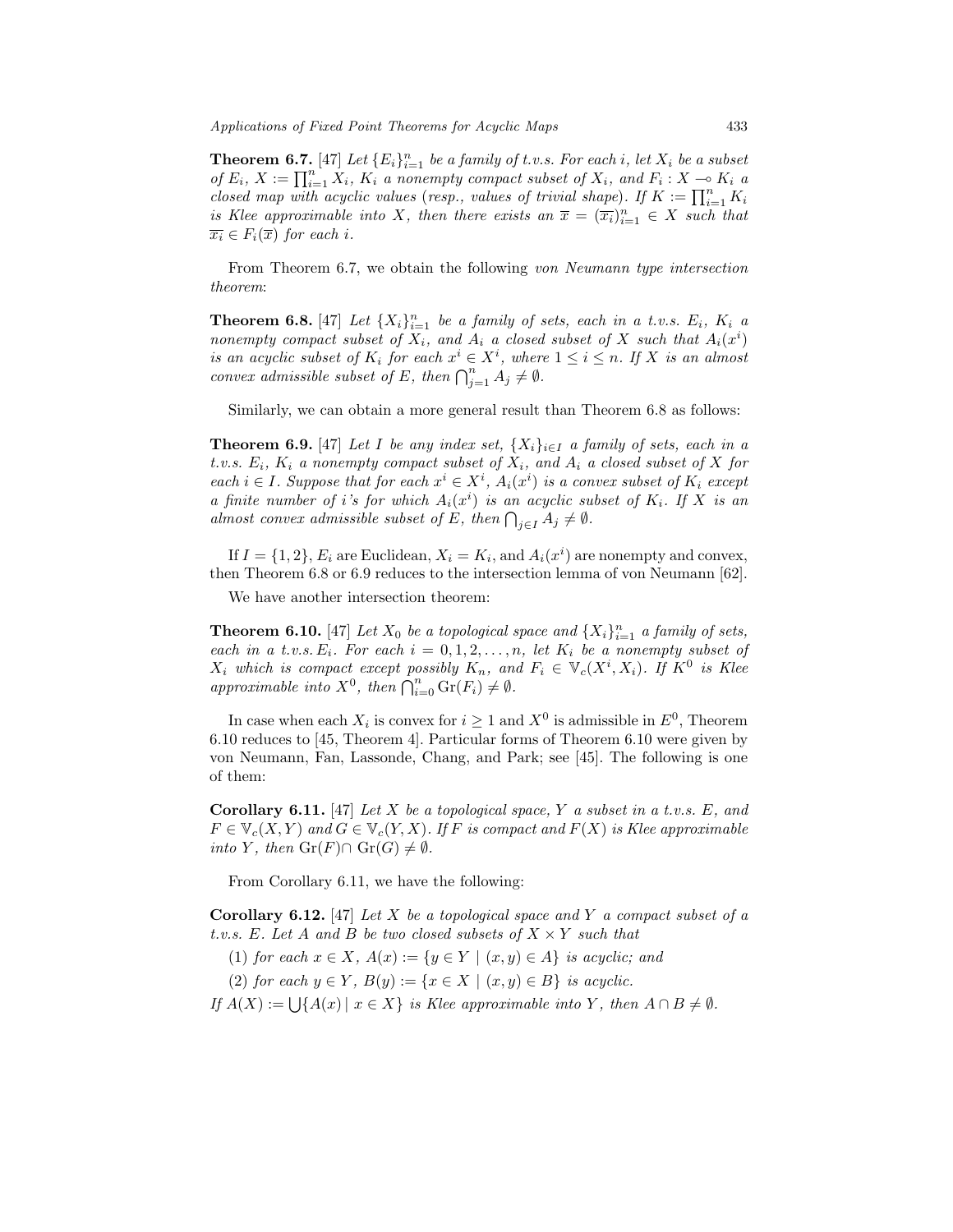If Y is an admissible, compact, and almost convex subset of E, then  $A(X)$  is Klee approximable into  $Y$ . Especially, for the particular case when  $X$  is compact and Y is convex, Corollary 6.12 and some consequences were obtained in [43].

From Theorem 6.10, we deduce the following generalized form of the quasiequilibrium theorem or the social equilibrium existence theorem in the sense of Debreu [8]:

**Theorem 6.13.** [47] Let  $X_0$  be a topological space, and  $\{X_i\}_{i=1}^n$  a family of sets, each in a t.v.s.  $E_i$ . For  $i = 0, 1, ..., n$ , let  $K_i$  be a nonempty subset of  $X_i$  which is compact except possibly  $K_n$ ,  $S_i: X^i \to K_i$  a closed map with compact values, and  $f_i, g_i: X = X^i \times X_i \rightarrow \mathbf{R}$  u.s.c. real functions.

Suppose that for each  $i = 0, 1, \ldots, n$ ,

- (i)  $q_i(x) \leq f_i(x)$  for each  $x \in X$ ;
- (ii) the real function  $M_i: X^i \to \mathbf{R}$  defined by

$$
M_i(x^i) := \max_{y_i \in S_i(x^i)} g_i[x^i, y_i] \quad for \quad x^i \in X^i
$$

is l.s.c.; and

(iii) for each  $x^i \in X^i$ , the set

$$
\{y_i \in S_i(x^i) \mid f_i[x^i, y_i] \ge M_i(x^i)\}
$$

is acyclic.

If  $K^0$  is Klee approximable into  $X^0$  and if  $S_n$  is u.s.c., then there exists an equilibrium point  $\hat{x} \in X$ ; that is,

$$
\hat{x}_i \in S_i(\hat{x}^i) \quad and \quad f_i(\hat{x}^i, \hat{x}_i) \ge \max_{y_i \in S_i(x^i)} g_i[x^i, y_i] \quad for each \quad i \in \mathbb{Z}_{n+1}.
$$

If  $X^0$  is admissible, Theorem 6.13 reduces to [45, Theorem 5].

Moreover, from Theorem 6.13, we have the following particular form:

**Theorem 6.14.** [47] Let  $X_0$  be a topological space, and  $\{X_i\}_{i=1}^n$  a family of sets, each in a t.v.s.  $E_i$ . For  $i = 0, 1, \ldots, n$ , let  $K_i$  be a nonempty subset of  $X_i$  which is compact except possibly  $K_n$ ,  $S_i: X^i \to K_i$  a continuous multimap with compact values, and  $f_i: X = X^i \times X_i \to \mathbf{R}$  a continuous real function.

Suppose that for each  $i = 0, 1, \ldots, n$ , the following holds:

(0) for each  $x^i \in X^i$  and each  $\alpha \in \mathbf{R}$ , the set

$$
\{x_i \in S_i(x^i) \mid f_i[x^i, x_i] \ge \alpha\}
$$

is empty or acyclic.

If  $K^0$  is Klee approximable into  $X^0$ , there exists an equilibrium point  $\hat{x} \in X$ .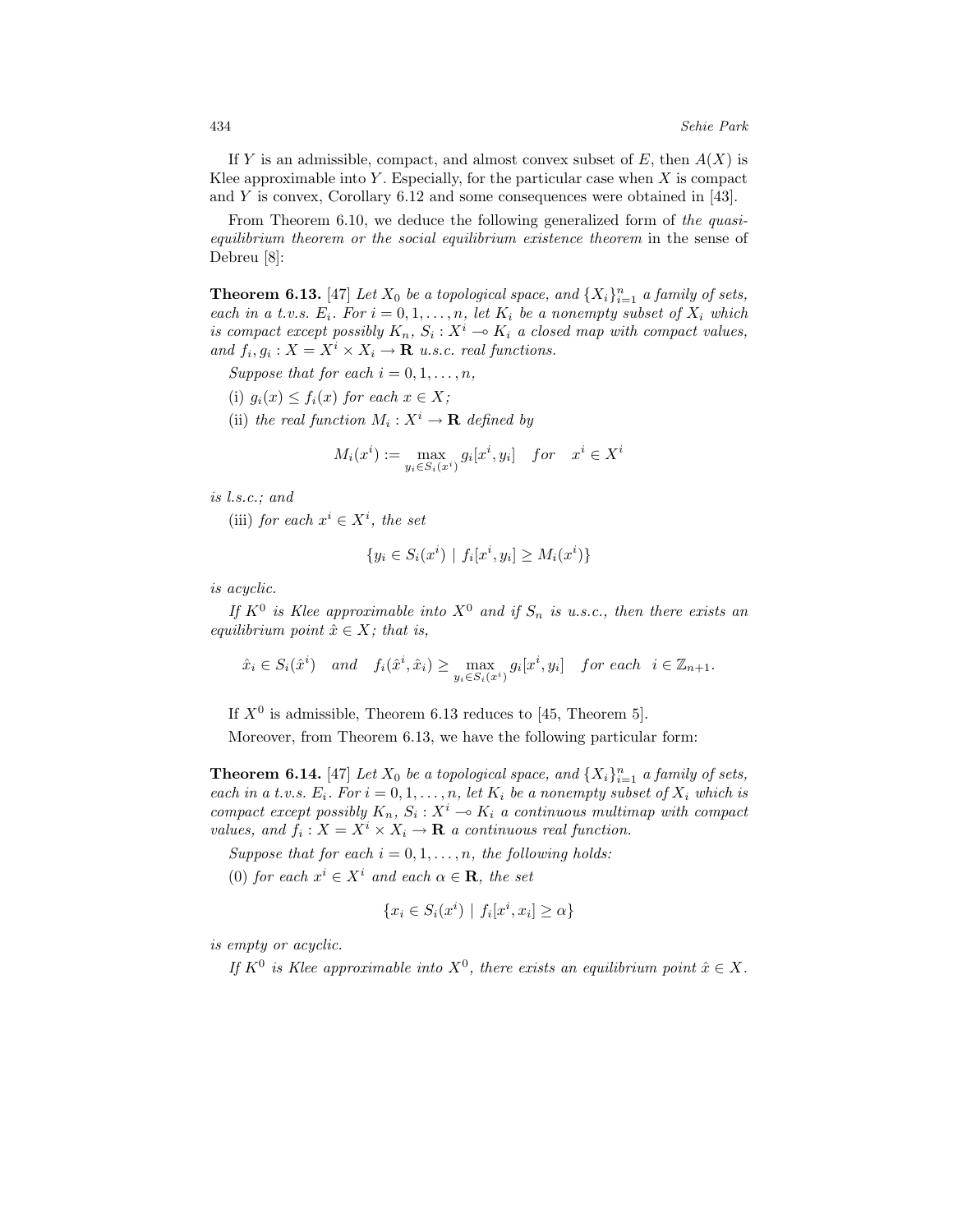If each  $X_i$  is convex and if X is admissible in E, then Theorem 6.14 reduces to [45, Theorem 6]. For other particular forms of Theorems 6.13 and 6.14, see [43, 45].

The following generalizes the Nash theorem:

**Corollary 6.15.** [47] Let  $X_0$  be a compact topological space, and  $\{X_i\}_{i=1}^n$  a family of convex sets, each in a t.v.s.  $E_i$ , such that each  $X_i$  is compact except  $X_n$ . For  $i = 0, 1, ..., n$ , let  $f_i : X = X^i \times X_i \to \mathbf{R}$  be a continuous real function such that

(1) for each  $x^i \in X^i$  and each  $\alpha \in \mathbf{R}$ , the set

$$
\{x_i \in X_i \mid f_i[x^i, x_i] \ge \alpha\}
$$

is empty or acyclic.

If  $X^0$  is admissible, then there exists an equilibrium point  $\hat{x} \in X$ ; that is,

$$
f_i(\hat{x}) = \max_{y_i \in X_i} f_i[\hat{x}^i, y_i] \quad \text{for all} \quad i \in \mathbf{Z}_{n+1}.
$$

This slightly extends [43, Theorem 7].

If all  $X_i$  are compact convex subsets of Euclidean spaces and if  $x_i \mapsto f_i[x^i, x_i]$ is quasiconcave for each  $x^i \in X^i$ , then Corollary 6.15 reduces to Nash [28, Theorem].

It is noted that our fixed point theorems can be applied to various types of QVIs on almost convex sets. For example, from Theorem 6.2, we have the following:

**Theorem 6.16.** [47] Let X be an almost convex admissible subset of a t.v.s.  $E$ ,  $S: X \to X$  a compact map, F a t.v.s.,  $T \in V(X, F)$  a compact map, and C an almost convex admissible subset of F containing  $\overline{T(X)}$ , and  $\phi: X \times C \times X \rightarrow \overline{\mathbf{R}}$ a u.s.c. function. Suppose that

- (1)  $\phi(x, y, x) \leq 0$  for all  $(x, y) \in X \times C$ ; and
- (2) the map  $M : X \times C \rightarrow X$  defined by

$$
M(x,y):=\{u\in S(x)\,\,|\,\,\phi(x,y,u)=\max_{s\in S(x)}\phi(x,y,s)\}\quad for\,\,(x,y)\in X\times C
$$

belongs to  $\mathbb{V}(X \times C, X)$ .

Then there exist an  $\overline{x} \in S(\overline{x})$  and  $a \overline{y} \in T(\overline{x})$  such that

$$
\phi(\overline{x}, \overline{y}, x) \leq 0
$$
 for all  $x \in S(\overline{x})$ .

Further, if  $\phi(x, y, x) = 0$  for all  $(x, y) \in X \times C$ ,  $S(\overline{x})$  is convex, and  $x \mapsto$  $\phi(\overline{x}, \overline{y}, x)$  is concave and l.s.c., then

$$
\phi(\overline{x}, \overline{y}, x) \le 0 \quad \text{for all} \quad x \in I_{S(\overline{x})}(\overline{x}).
$$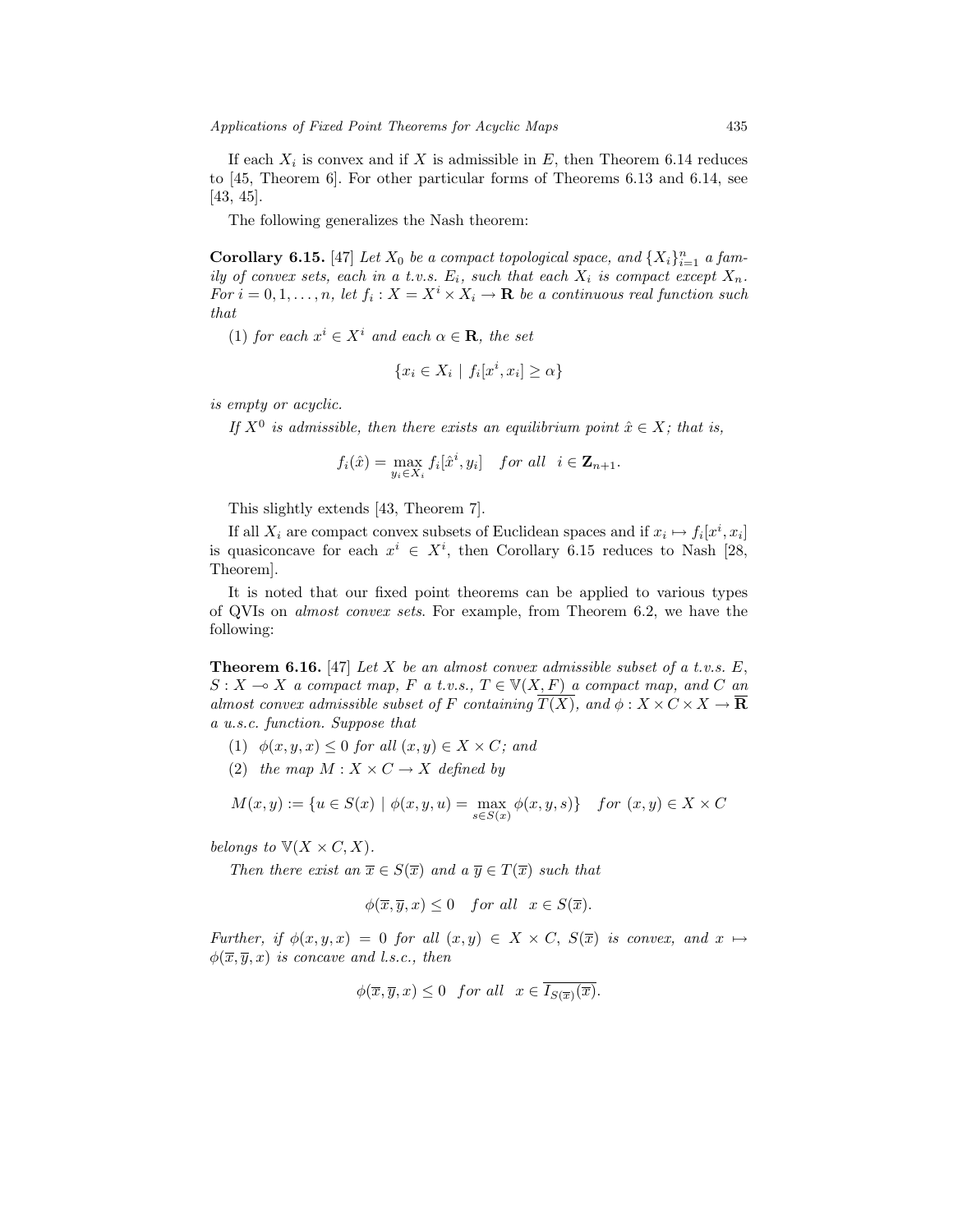This implies the following:

**Theorem 6.17.** [47] Let  $X, S, F, T$  and  $C$  be the same as in Theorem 6.16. Suppose that  $S \in \mathbb{V}(X,X)$  is l.s.c. (hence continuous). Let  $\phi: X \times C \times X \to \overline{\mathbf{R}}$ be continuous such that, for each  $(x, y) \in X \times C$ ,

(1)  $\phi(x, y, x) \leq 0$ ; and

(2)  $M(x, y) := \{u \in S(x) | \phi(x, y, u) = \max_{s \in S(x)} \phi(x, y, s)\}\$ is acyclic. Then there exist an  $\overline{x} \in S(\overline{x})$  and  $a \overline{y} \in T(\overline{x})$  such that

$$
\phi(\overline{x}, \overline{y}, x) \le 0 \quad \text{for all} \ \ x \in S(\overline{x}).
$$

Further, if  $\phi(x, y, x) = 0$  for all  $(x, y) \in X \times C$ ,  $S(\overline{x})$  is convex, and  $x \mapsto$  $\phi(\overline{x}, \overline{y}, x)$  is concave, then

$$
\phi(\overline{x}, \overline{y}, x) \le 0 \quad \text{for all} \quad x \in \overline{I_{S(\overline{x})}(\overline{x})}.
$$

When X is convex, Theorems 6.16 and 6.17 were given in [44].

In our previous work [7], particular forms of Theorems 6.16 and 6.17 are applied to more than fifteen known variational or quasi-variational inequalities due to Hartman-Stampacchia, Browder, Lions-Stampacchia, Mosco, Saigal, and many others. Now all of them can be stated for almost convex sets instead of convex sets.

Moreover, when X is a convex subset of a locally convex space E and  $F := E^*$ , its topological dual, Theorem 6.17 reduces to the main result of Kum [21], which improves earlier works of Kim, Shih and Tan.

#### 7. A General Fixed Point Theorem

In this paper, we are mainly concerned with acyclic maps on t.v.s. This class of maps can be extended to a large class of maps on abstract convex spaces without having any linear structure; see our previous works [34, 38, 39, 41], [46]-[49], [51]. In this section, we introduce a recent result which subsumes most of fixed point theorems in this paper. For details, see [51] and references therein.

In order to improve the KKM theory, in 2006-09, we proposed new concepts of abstract convex spaces and new fixed point theory on them. For details, see [51] and references therein.

**Definition 7.1.** An abstract convex space  $(E, D; \Gamma)$  consists of a topological space E, a nonempty set D, and a multimap  $\Gamma : \langle D \rangle \to E$  with nonempty values  $\Gamma_A := \Gamma(A)$  for  $A \in \langle D \rangle$ .

For any  $D' \subset D$ , the *Γ*-convex hull of D' is denoted and defined by

$$
co_{\Gamma} D' := \bigcup \{ \Gamma_A \mid A \in \langle D' \rangle \} \subset E.
$$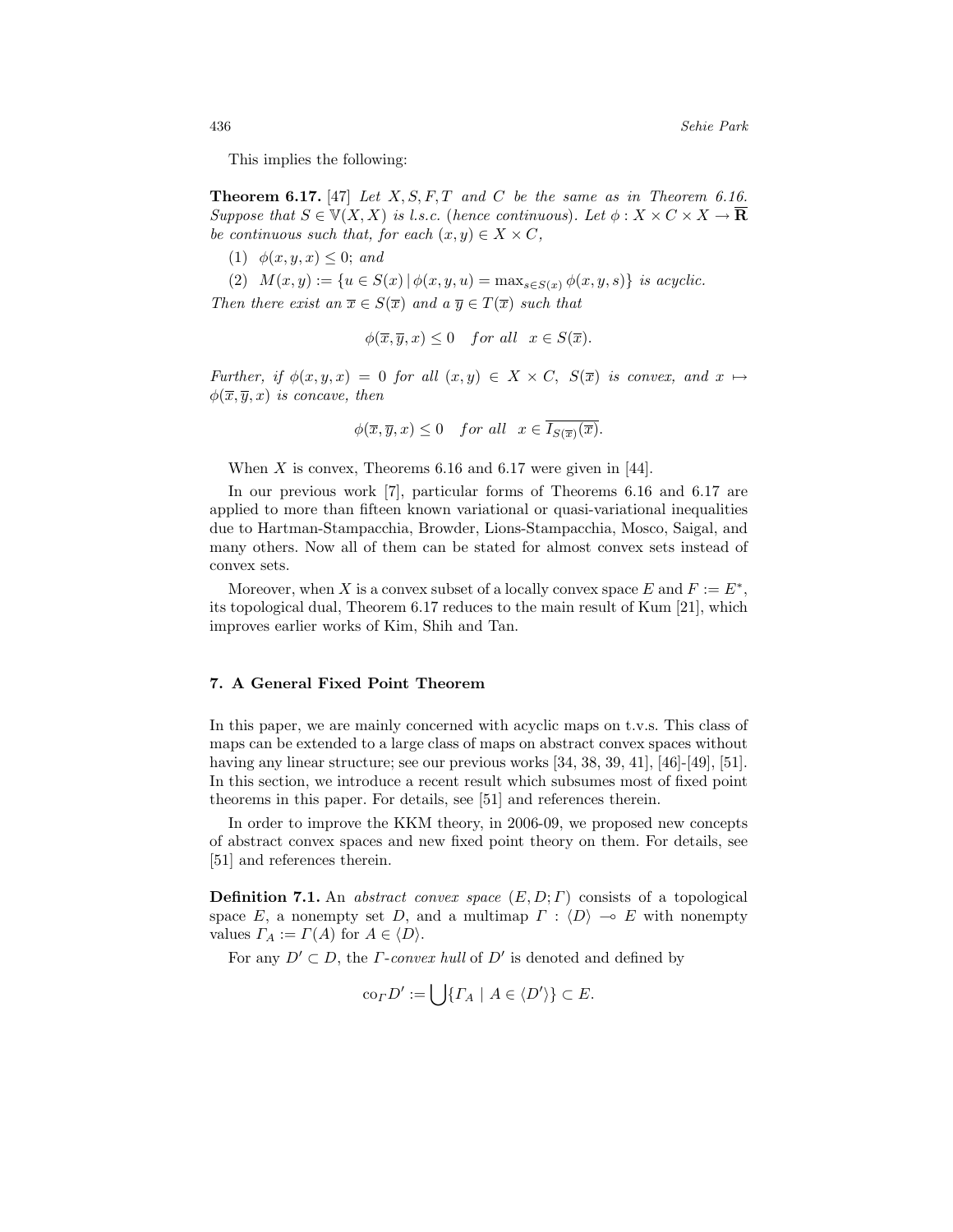A subset X of E is called a  $\Gamma$ -convex subset of  $(E, D; \Gamma)$  relative to  $D'$  if for any  $N \in \langle D' \rangle$ , we have  $\Gamma_N \subset X$ , that is,  $\text{co}_{\Gamma} D' \subset X$ .

In case  $E = D$ , let  $(E; \Gamma) := (E, E; \Gamma)$ .

**Definition 7.2.** An abstract convex uniform space  $(E, D; \Gamma; \mathcal{U})$  is the one with a basis  $U$  of a uniform structure of  $E$ .

**Definition 7.3.** Let  $(E, D; \Gamma; \mathcal{U})$  be an abstract convex uniform space. A subset K of E is said to be Klee approximable if, for each entourage  $U \in \mathcal{U}$ , there exists a continuous function  $h: K \to E$  satisfying conditions

- (1)  $(x, h(x)) \in U$  for all  $x \in K$ ;
- (2)  $h(K) \subset \Gamma_N$  for some  $N \in \langle D \rangle$ ; and

(3) there exist continuous functions  $p: K \to \Delta_n$  and  $\phi_N: \Delta_n \to \Gamma_N$  with  $|N| = n + 1$  such that  $h = \phi_N \circ p$ .

Especially, for a subset  $X$  of  $E, K$  is said to be Klee approximable *into*  $X$ whenever the range  $h(K) \subset \Gamma_N \subset X$  for some  $N \in \langle D \rangle$  in condition (b).

A subset  $X$  of  $E$  is *admissible* (in the sense of Klee) if and only if every compact subset  $K$  of  $X$  is Klee approximable into  $E$ .

**Definition 7.4.** Let  $(E, D; \Gamma)$  be an abstract convex space, X a nonempty subset of  $E$ , and  $Y$  a topological space. We define the better admissible class  $\mathfrak{B}$  of maps from  $X$  into  $Y$  as follows:

 $F \in \mathfrak{B}(X, Y) \Longleftrightarrow F : X \multimap Y$  is a map such that, for any  $\Gamma_N \subset X$ , where  $N \in \langle D \rangle$  with the cardinality  $|N| = n + 1$ , and for any continuous function  $p: F(\Gamma_N) \to \Delta_n$ , there exists a continuous function  $\phi_N: \Delta_n \to \Gamma_N$  such that the composition

$$
\Delta_n \xrightarrow{\phi_N} \Gamma_N \xrightarrow{F|_{\Gamma_N}} F(\Gamma_N) \xrightarrow{p} \Delta_n
$$

has a fixed point. Note that  $\Gamma_N$  can be replaced by the compact set  $\phi_N(\Delta_n) \subset X$ .

This definition works for G-convex spaces or  $\phi_A$ -spaces and there are lots of examples including acyclic maps.

We have the following main result in [51]:

**Theorem 7.5.** Let  $(E, D; \Gamma; \mathcal{U})$  be an abstract convex uniform space,  $X \subset Y$ subsets of E, and F : Y  $\multimap$  Y a map such that  $F|_X \in \mathfrak{B}(X, Y)$  and  $F(X)$  is Klee approximable into  $X$ . Then  $F$  has the almost fixed point property (that is, for any  $V \in \mathcal{U}, F|_X$  has a V-fixed point  $x_V \in X$  satisfying  $F(x_V) \cap (x_V + V) \neq \emptyset$ 

Further if  $(E,\mathcal{U})$  is Hausdorff, F is closed, and  $\overline{F(X)}$  is compact in Y, then F has a fixed point  $x_0 \in Y$  (that is,  $x_0 \in F(x_0)$ ).

In [34, 38, 39, 41], [46]-[49], [51] and others, we gave some of our previous results which are direct consequences of Theorem 7.5. Note that Theorem 7.5 subsumes nearly one hundred particular cases appeared in the history of generalizations of the Brouwer fixed point theorem.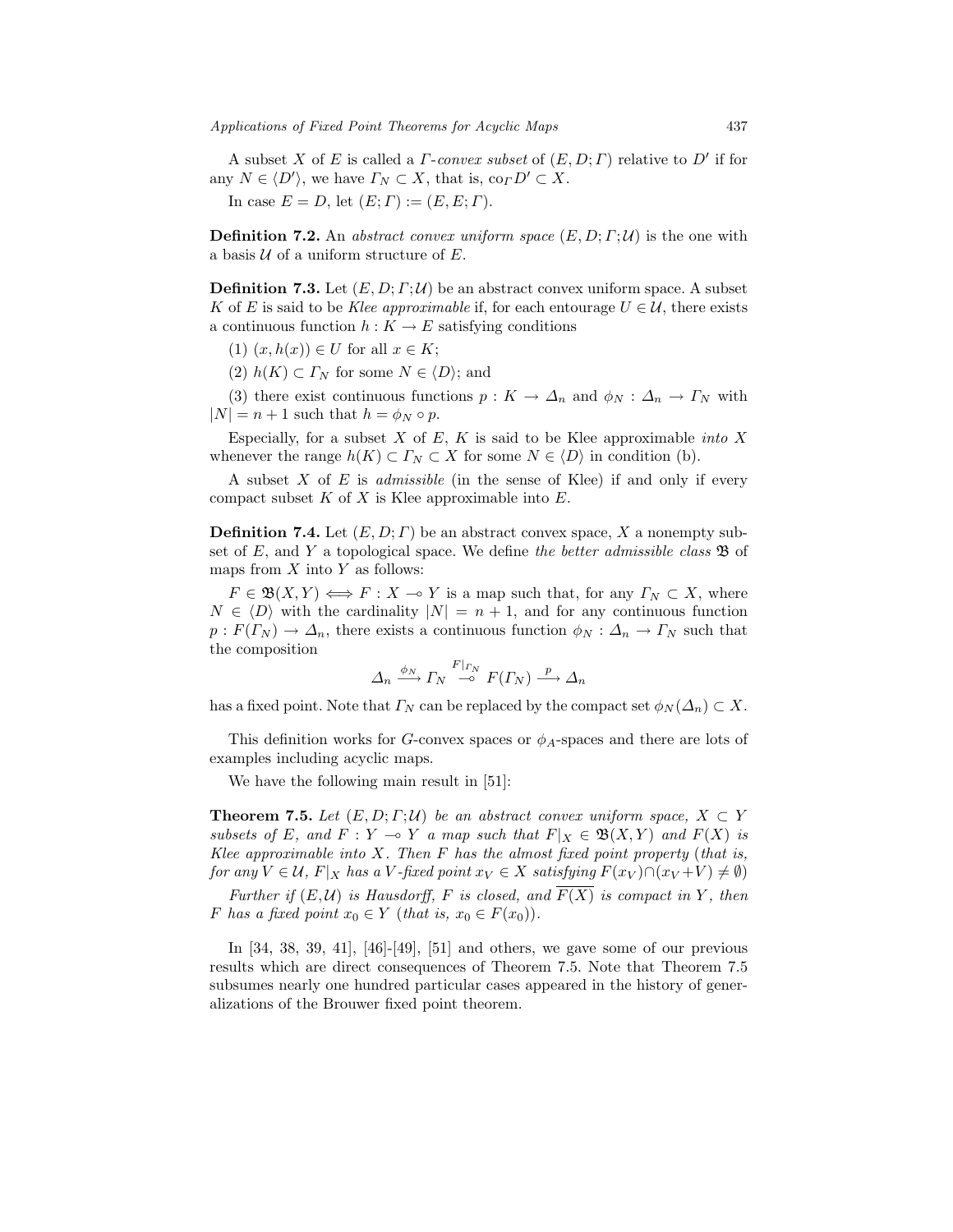#### 8. Other Related Results

In this supplementary section, we briefly introduce some related results mainly appeared in other author's works.

1) For early developments of the KKM theory and the analytical fixed point theory, see Granas [16] and Park [51].

2) In 1994, Park et al. [52] obtained a general Fan type geometric property of convex sets and applied it to existence of maximizable quasiconcave functions, new minimax inequalities, and fixed point theorems for upper hemicontinuous multimaps. These results generalize works of Fan, Himmelberg, Ha, Jiang, and many others.

3) In 1998, Wu and Li [64] applied Lemma 2.1 [52] to a well-known Lefshetz type fixed point theorem for compositions of acyclic maps. In the same year, Wu and Xu [65] applied Theorem 2.2 [52] to a general geometric property.

4) In 2002, Lin and Cheng [24] applied Park's 1992 fixed point theorem (Theorem 4.2) to the existence results of two types of equilibrium problems - the constrained or the competitive Nash type equilibrium problems with multivalued payoff functions. In these two problems, the authors found a strategy combination such that each player wishes to find a minimal lose from his multivalued payoff function.

5) In 2003, motivated by Park's works, Balaj [3] obtained a fixed point theorem for the composition of an acyclic map defined on a generalized convex space with a  $\Phi$ -map, and a matching theorem which can be restated as a KKM theorem involving acyclic maps. We note that most of the results have already known variants for multimaps in the more general class than that of acyclic maps.

6) Summary of Balaj [4] in 2005: "Applying a KKM-type theorem due to S. Park and H. Kim, we obtain an acyclic version of a minimax inequality established by Fan [12]. The result is applied to formulate acyclic versions of other minimax results and a theorem of Fan concerning compatibility of some systems of inequalities."

Note that, in MR2199111 (2006j:49019), the paper of Park and Kim is misquoted as Y. S. Park and S. H. Rim  $J.$  Korean Math. Soc. 31 (3) (1994), 439–456; MR1297429 (95i:16030)] by the editor.

7) Amini et al. [1] claimed that Fakhar and Zafarani had shown in 2005 that those multifunctions defined on G-convex spaces which are closed, compact and acyclic-valued have the KKM property. However, this was already known by Park and Kim in 1997.

8) In 2005, Farajzadeh [13] applied Theorem 5.10 to the symmetric vector quasi-equilibrium problems (SVQEP) in a t.v.s. A coincidence theorem and a solution of vector optimization problem for a pair of vector-valued maps are obtained.

9) The following is a particular case of [54, Theorem 4]: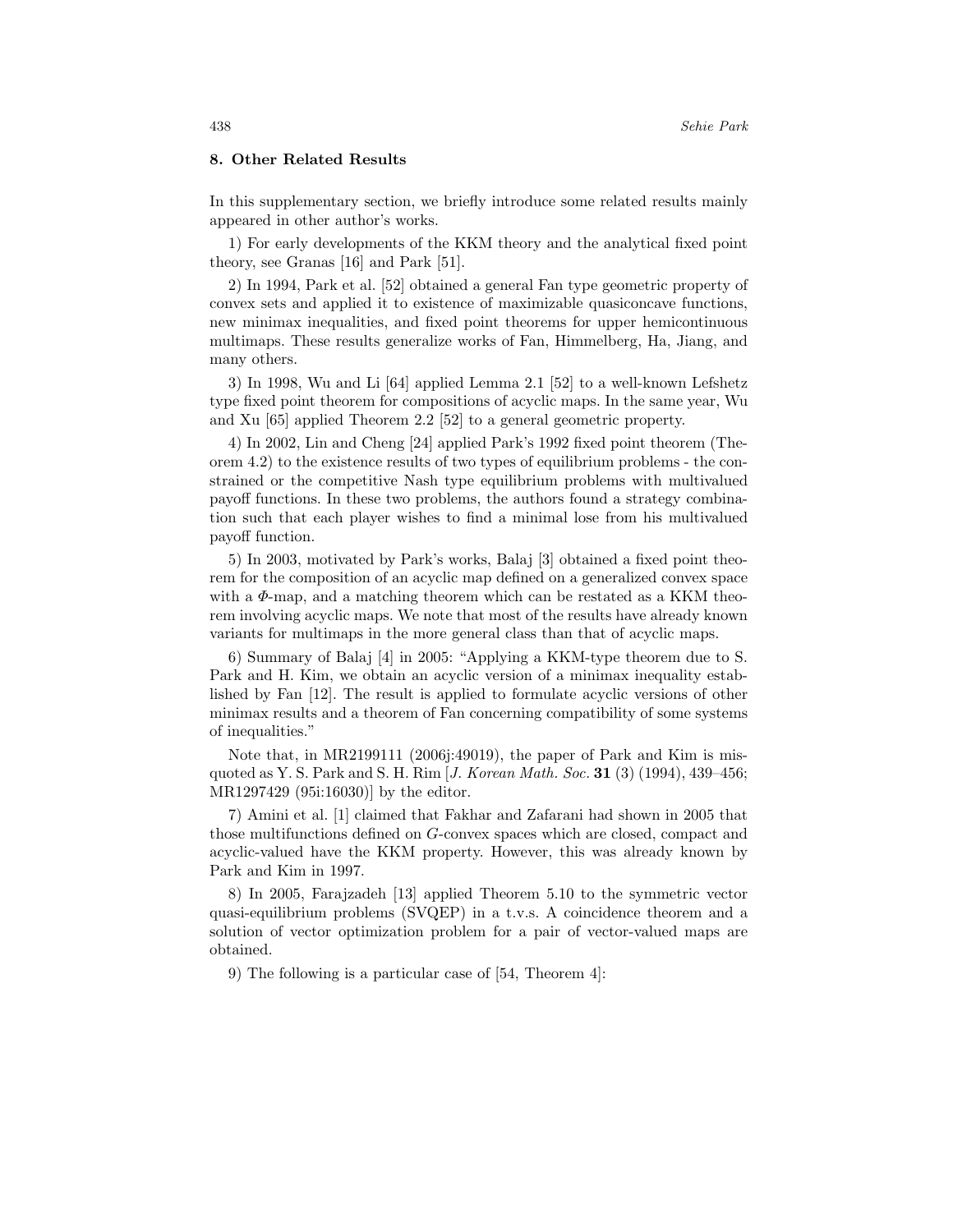**Theorem 8.1.** Let X be a nonempty compact admissible subset of a hyperconvex metric space  $(H, d)$  and  $F \in V(X, X)$ . Then F has a fixed point.

In 2008, Amini-Harandi et al.  $[2]$  defined a best proximity pair for a map  $F$ :  $A \rightarrow B$  with respect to a map  $q : A \rightarrow B$  for subsets A, B of metric spaces and, by applying the above theorem, proved new existence theorems on best proximity pairs for upper semicontinuous multimaps with respect to a homeomorphism in hyperconvex metric spaces.

10) Abstract of Kim et al. [20] in 2008: "In this paper, using Lassonde's fixed point theorem for Kakutani factorizable multifunctions and Park's fixed point theorem for acyclic factorizable multifunctions, we prove new existence theorems for general proximity pairs and equilibrium pairs for free abstract economies, which generalize the previous best proximity theorems due to Srinivasan and Veeramani, and Kim and Lee in several aspects."

Here, Park's theorem is Theorem 4.4.

11) In 2009, Sach and Tuan [60] applied Theorem 4.2 to generalizations of vector quasivariational inclusion problems with set-valued maps.

12) In 2009, Wang and Fu [63] obtained some existence theorems for solutions of the Stampacchia type of generalized vector quasi-equilibrium problem (in short, GVQEP) on set-valued mapping without any monotonicity assumption. They are based on a continuous selection theorem and a particular form of Theorem 4.2 for a compact convex subset  $X$ .

## References

- 1. A. Amini, M. Fakhar, and J. Zafarani, KKM mappings in metric spaces, Nonlinear Anal. 60  $(2005)$ , 1045–1052.
- 2. A. Amini-Harandi, A. P. Farajzadeh, D. O'Regan, and R. P. Agarwal, Best proximity pairs for upper semicontinuous set-valued maps in hyperconvex metric spaces, Fixed Point Th. Appl. vol.2008, Article ID 648985, 5pp.
- 3. M. Balaj, Acyclic maps on generalized convex spaces, Fixed Point Theory and Applications (Chinju/Masan, 2001), 19–26, Nova Sci. Publ., Hauppauge, NY, 2003.
- 4. M. Balaj, Acyclic versions for some minimax inequalities, Nonlinear Anal. Forum 10 (2) (2005), 169–174.
- 5. E. G. Begle, A fixed point theorem, Ann. Math. 51 (1950), 544–550.
- 6. M.-P. Chen, L.-J. Lin, and S. Park, Remarks on generalized quasi-equilibrium problems, Nonlinear Anal. 52 (2003), 433–444.
- 7. M.-P. Chen and S. Park, A unified approach to generalized quasi-variational inequalities, Comm. Appl. Nonlinear Anal. 4 (1997), 103–118.
- 8. G. Debreu, A social equilibrium existence theorem, Proc. Nat. Acad. Sci. USA 38 (1952), 886–893 [= Chap.2, Mathematical Economics: Twenty Papers of Gerald Debreu, Cambridge Univ. Press, 1983].
- 9. G. Debreu, Theory of Value, Wiley, New York, 1959.
- 10. S. Eilenberg and D. Montgomery, Fixed point theorems for multivalued transformations, *Amer. J. Math.* **68** (1946), 214–222.
- 11. K. Fan, Fixed point and minimax theorems in locally convex topological linear spaces, Proc. Nat. Acad. Sci. USA 38 (1952), 121–126.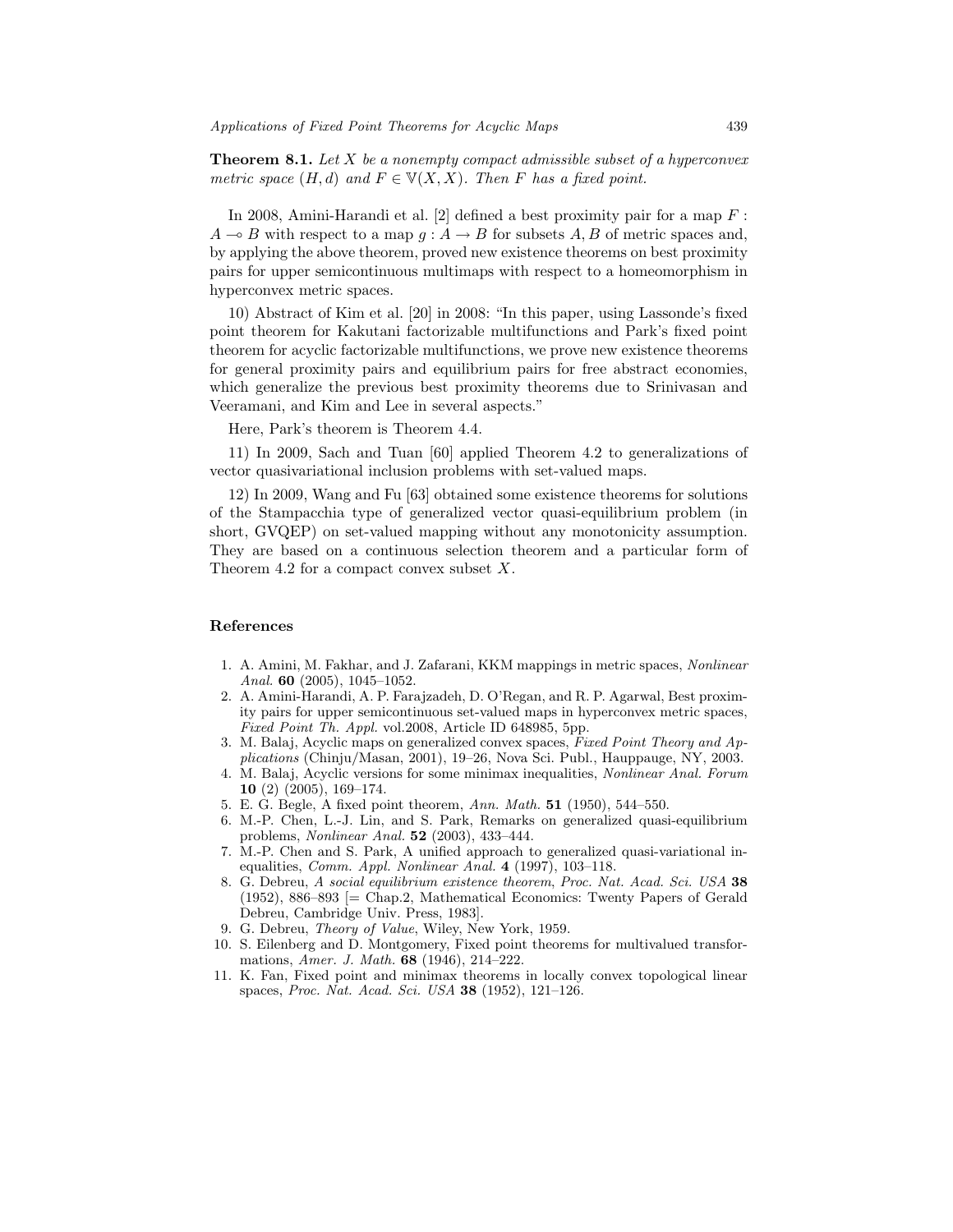- 12. K. Fan, Sur un théorème minimax, C. R. Acad. Sci. Paris Sér. I. Math. 259 (1964), 3925–3928.
- 13. A. P. Farajzadeh, On the symmetric vector quasi-equilibrium problems, J. Math. Anal. Appl. 322  $(2)$   $(2006)$ , 1099-1110.
- 14. D. Gale, The law of supply and demand, Math. Scand. 3 (1955), 155–169.
- 15. I. L. Glicksberg, A further generalization of the Kakutani fixed point theorem, with applications to Nash equilibrium points, Proc. Amer. Math. Soc.  $3$  (1952), 170–174.
- 16. A. Granas, Quelques méthodes topologique en analyse convexe, Méthodes topologiques en analyse convexe, Sém. Math. Supér. 110 (1990), 11–77, Press. Univ. Montréal.
- 17. J. Gwinner, On fixed points and variational inequalities A circular tour, Nonlinear Anal. TMA  $5$  (1981), 565–583.
- 18. C. J. Himmelberg, Fixed points of compact multifunctions, J. Math. Anal. Appl. 38 (1972), 205–207.
- 19. S. Kakutani, A generalization of Brouwer's fixed-point theorem, Duke Math. J. 8 (1941), 457–459.
- 20. W. K. Kim, S. Kum, and K. H. Lee, On general best proximity pairs and equilibrium pairs in free abstract economies, Nonlinear Anal. 68 (2008), 2216–2227.
- 21. S. Kum, A generalization of generalized quasi-variational inequalities, J. Math. Anal. Appl. **182** (1994), 158–164.
- 22. M. Lassonde, On the use of KKM multifunctions in fixed point theory and related topics, *J. Math. Anal. Appl.* **97** (1983), 151–201.
- 23. M. Lassonde, Fixed points of Kakutani factorizable multifunctions, J. Math. Anal.  $Appl.$  152 (1990), 46–60.
- 24. L.-J. Lin and S. F. Cheng, Nash-type equilibrium theorems and competitive Nashtype equilibrium theorems, Comp. Math. Appl. 44 (2002), 1360-1378.
- 25. L.-J. Lin and S. Park, On some generalized quasi-equilibrium problems, J. Math. Anal. Appl. 224 (1998), 167–181.
- 26. T.-W. Ma, On sets with convex sections, J. Math. Anal. Appl. 27 (1969), 413–416.
- 27. J. F. Nash, Equilibrium points in N-person games, Proc. Nat. Acad. Sci. USA 36 (1950), 48–49.
- 28. J. Nash, Non-cooperative games, Ann. Math. 54 (1951), 286–293.
- 29. H. Nikaido, Convex Structures and Economic Theory, Academic Press, New York, 1968.
- 30. M. A. Noor and W. Oettli, On general nonlinear complementarity problems and quasi-equilibria, Le Matematiche 49 (1994), 313–331.
- 31. S. Park, Fixed point theorems for compact acyclic metric spaces, Proc. Amer. Math. Soc. **103** (1988), 946–950.
- 32. S. Park, Some coincidence theorems on acyclic multifunctions and applications to KKM theory, Fixed Point Theory and Applications (K.-K. Tan, ed.), 248–277, World Scientific Publ., River Edge, NJ, 1992.
- 33. S. Park, Cyclic coincidence theorems for acyclic multifunctions on convex spaces, J. Korean Math. Soc. 29 (1992), 333–339.
- 34. S. Park, Foundations of the KKM theory via coincidences of composites of upper semicontinuous maps, J. Korean Math. Soc. 31 (1994), 493-519.
- 35. S. Park, Some existence theorems for two variable functions on topological vector spaces, Kangweon-Kyungki Math. J. 3 (1995), 11-16.
- 36. S. Park, Acyclic maps, minimax inequalities, and fixed points, Nonlinear Anal. TMA 24 (1995), 1549–1554.
- 37. S. Park, Fixed points of acyclic maps on topological vector spaces, Proc. First World Congress of Nonlinear Analysts, '92 (V. Lakshimikantham, ed.), 2171–2177, Walter de Gruyter, Berlin-New York, 1996.
- 38. S. Park, Coincidence theorems for the better admissible multimaps and their applications, Nonlinear Anal. TMA 30 (7) (1997), 4183–4191.